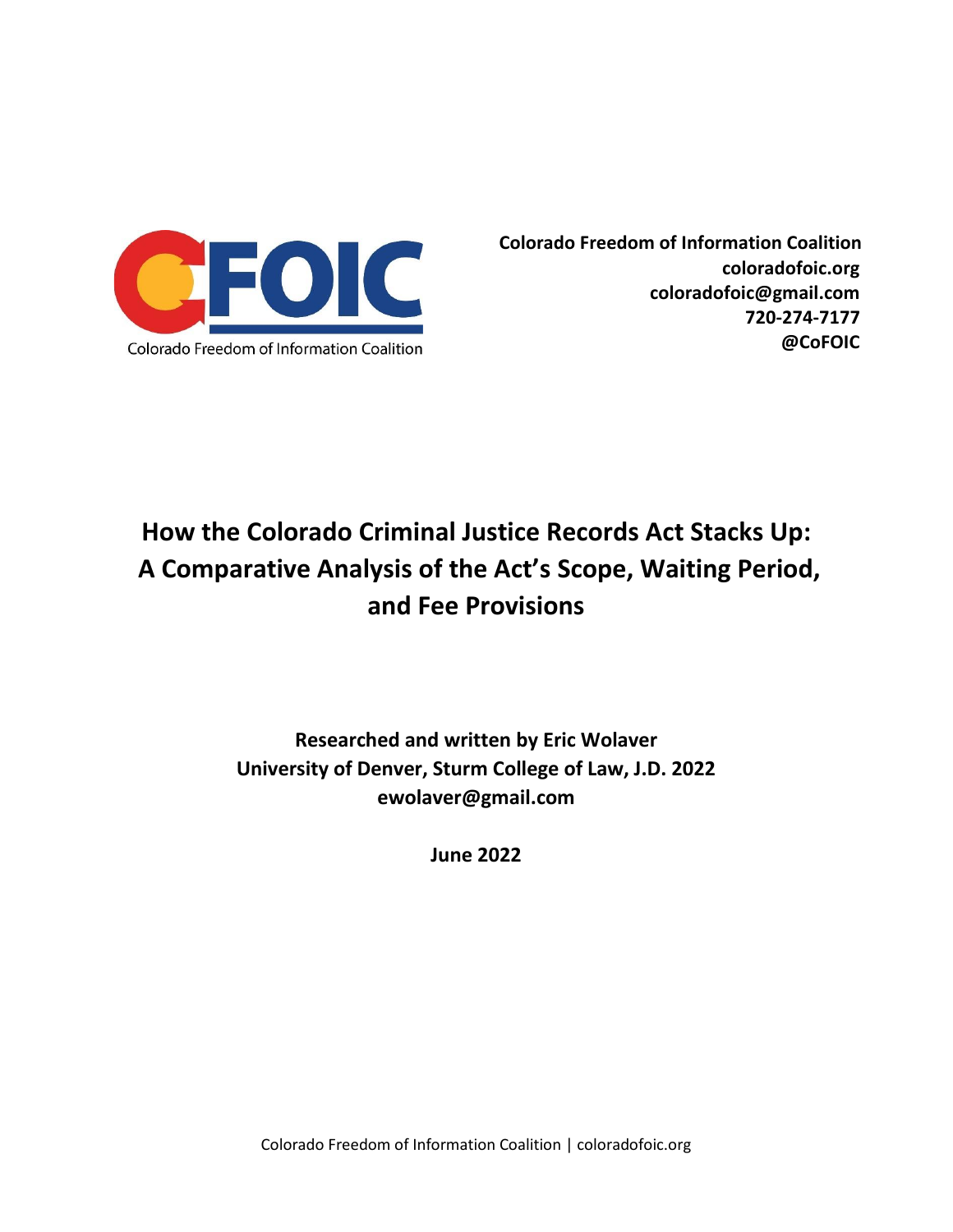#### **Executive Summary**

Colorado has two open records laws. Most government bodies are subject to the Colorado Open Records Act (CORA). Criminal justice agencies are subject to a different law, the Colorado Criminal Justice Records Act (CCJRA). This paper compares the CCJRA to the CORA and open records laws in other states in four key areas: internal affairs files, other police records, response-time provisions, and fee provisions. The goal was to determine how the CCJRA performs in these areas and identify other approaches that might work better. To perform this analysis, open records laws from all 50 states were analyzed.

The Colorado General Assembly recently amended the CCJRA to make law enforcement internal affairs files available when there is an incident of alleged misconduct that involves a member of the public. This makes internal affairs files more available in Colorado than in many states that totally exempt the records from disclosure. However, the law makes only a subset of internal affairs files public and does not require that the records be produced in a timely manner.

With respect to other police records, the CCJRA enumerates a limited set of "records of official action" that are available to the public, but many routine law enforcement records are not public by default. These records are released or withheld by law enforcement agencies based on a judicially created balancing test that seeks to determine whether release of the records furthers the public interest. Some records that are widely available in other states, such as police blotter and incident reports, can be difficult to obtain in Colorado because law enforcement agencies have significant discretion to decide whether to release or withhold them under the balancing test.

A big problem with the CCJRA is that it fails to specify a response time for most records subject to the act. Only the small subset of "records of official action" are subject to a statutory time requirement. For everything else, criminal justice agencies have a lot of leeway in when they respond. Further, a response may not mean the actual production of records because of law enforcement agencies' discretion to withhold records. A majority of states mandate a response time for compliance with records requests in their public record statutes. For records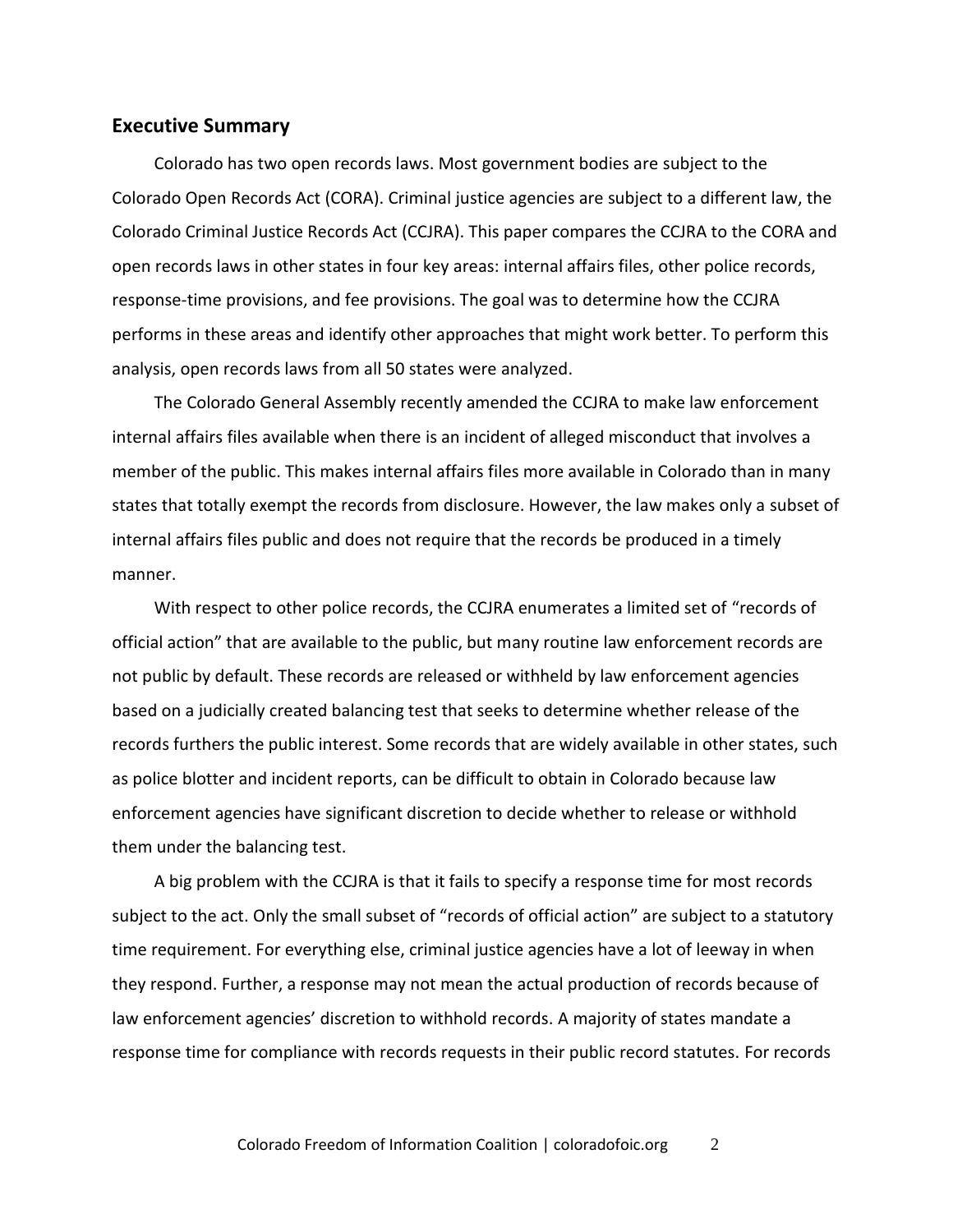that don't carry a response-time requirement, requesters in Colorado can wait 12 weeks or longer to receive records.

Another issue with the CCRJA is that it allows criminal justice agencies to charge high fees without explaining those charges to records requesters. The Act permits agencies to charge for staff time involved in complying with a record request but does not specify the hourly rate or delineate the types of activities that can or cannot be charged for. Other states take measures to limit costs associated with records requests, like providing the first hour of staff time free and prohibiting agencies from charging for redaction of records or legal review. Because the CCJRA does not include those limitations, fees to search, retrieve and redact records can be comparatively large.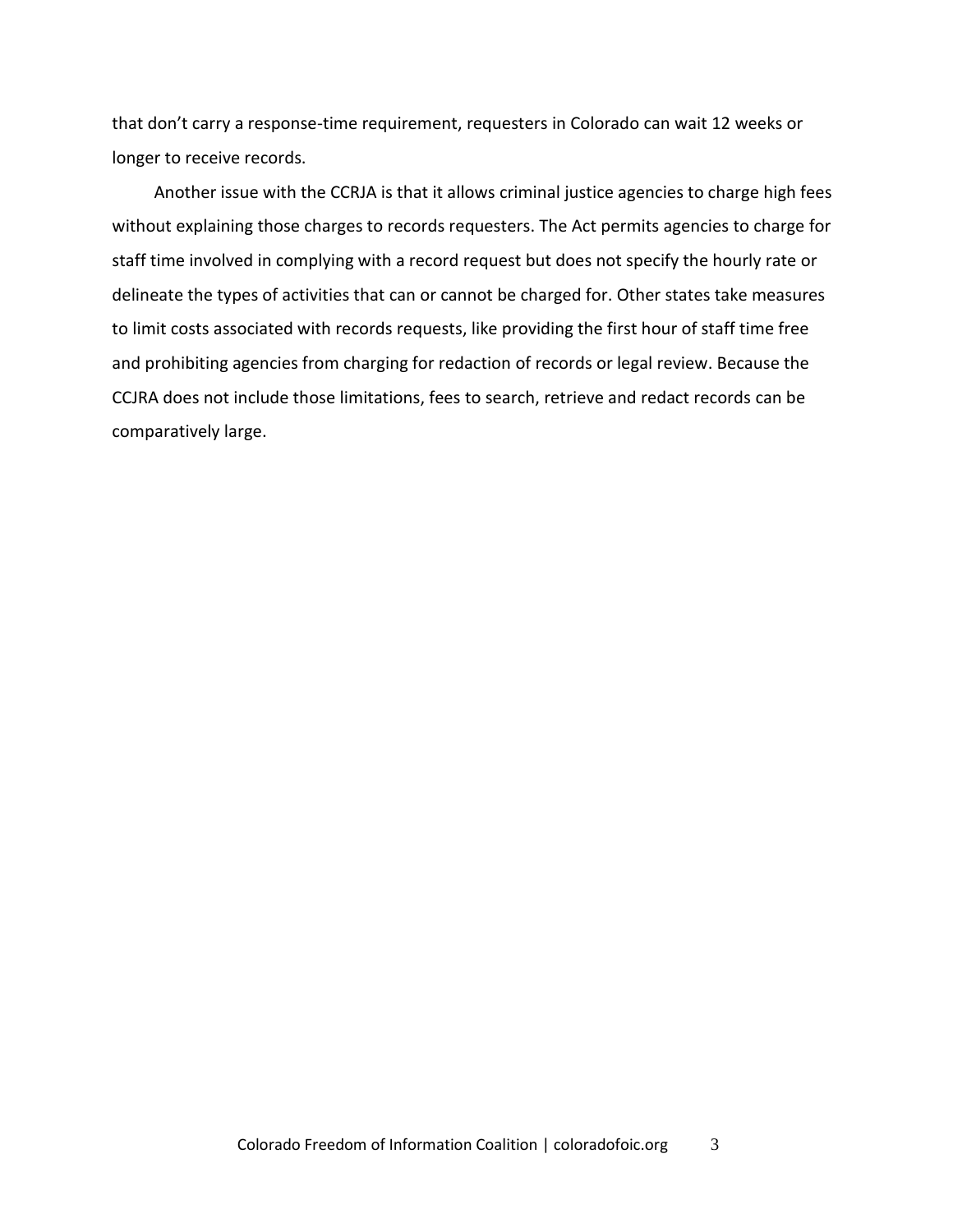# **Contents**

| ı.        |                                                                    |  |  |
|-----------|--------------------------------------------------------------------|--|--|
| А.        |                                                                    |  |  |
| <b>B.</b> |                                                                    |  |  |
| C.        |                                                                    |  |  |
| П.        |                                                                    |  |  |
| А.        |                                                                    |  |  |
| В.        |                                                                    |  |  |
| C.        | Other Records: Police Blotter, 911 Tapes, and Incident Reports  14 |  |  |
| Ш.        |                                                                    |  |  |
| А.        |                                                                    |  |  |
| В.        |                                                                    |  |  |
| C.        |                                                                    |  |  |
| IV.       |                                                                    |  |  |
| А.        |                                                                    |  |  |
| В.        |                                                                    |  |  |
|           |                                                                    |  |  |

#### <span id="page-3-0"></span>**Introduction**

Colorado has two open records laws. Most government bodies are subject to the Colorado Open Records Act (CORA). Criminal justice agencies are subject to a different law, the Colorado Criminal Justice Records Act (CCJRA). This paper compares the CCJRA to the CORA and open records laws in other states in four areas: internal affairs files, other police records, response-time provisions, and fee provisions. The CCJRA does not provide the same broad level of access to government files as the CORA and open records laws in most states, but recent amendments to the CCJRA making internal affairs files and police body-worn camera footage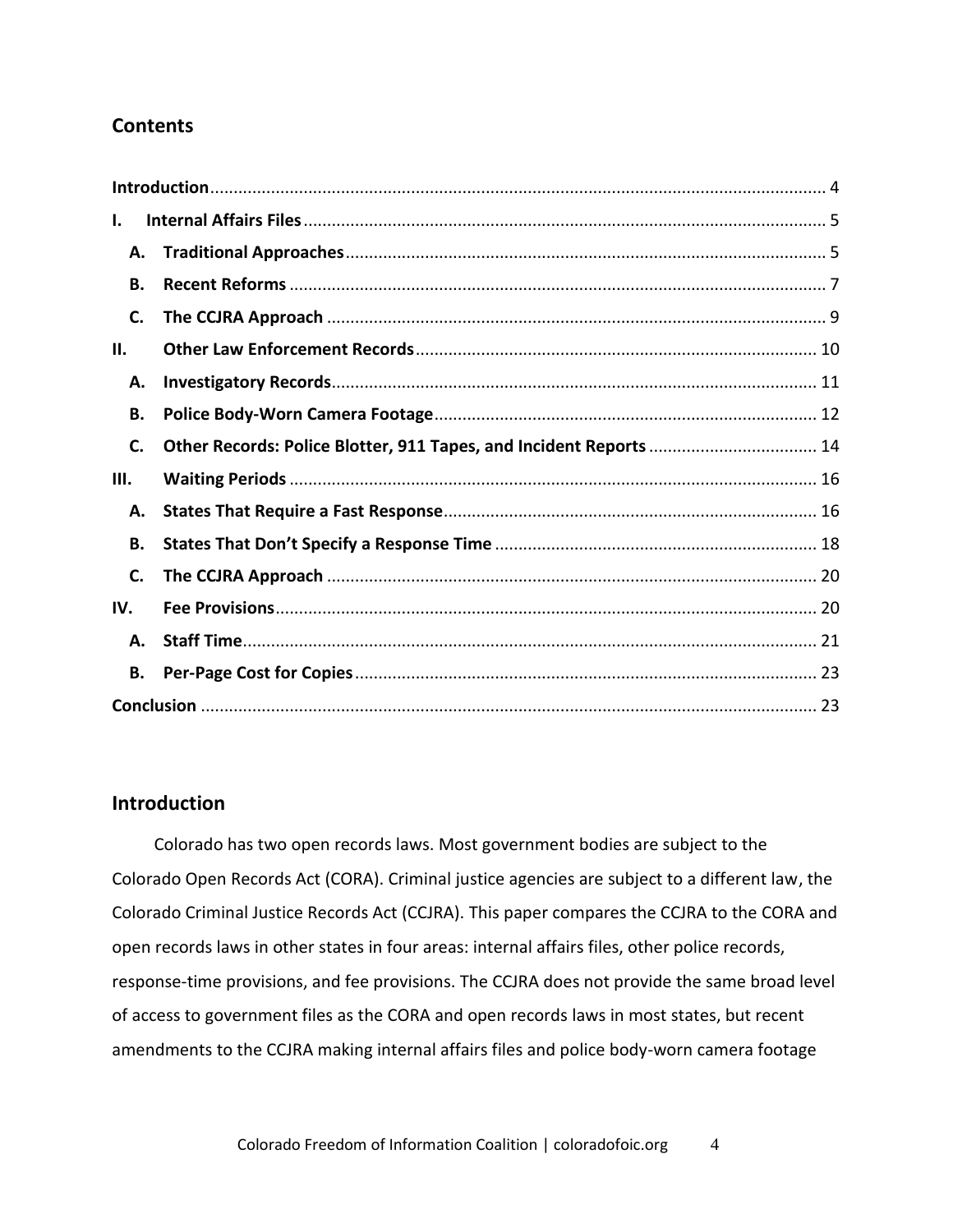more available are steps in the right direction. The CCJRA lags behind other states' laws with respect to response-time requirements and fees associated with records requests.

## <span id="page-4-0"></span>**I. Internal Affairs Files**

Historically, many states have exempted internal affairs files from open records laws to protect the privacy of law enforcement officers. A 2015 report by WNYC found that police misconduct records were confidential in 23 states, available on a limited basis in 15 states, and public in only 12 states.<sup>1</sup> However, police misconduct has become subject to increasing scrutiny and public attention over the past decade. This scrutiny is primarily the product of a number of high-profile police killings—of Eric Garner, Tamir Rice, Freddie Gray, Philando Castile, Jordan Edwards, and Breonna Taylor to name just a few. $<sup>2</sup>$  The public demand for transparency into</sup> incidents of police misconduct reached a climax in 2020 after the murder of George Floyd. Some states have responded to this pressure by opening up internal affairs files. Others continue to keep those files under lock and key. This section looks at states' approaches and rationales for making internal affairs files available or unavailable, some recent reforms, and how the CCJRA fits into the mix.

#### <span id="page-4-1"></span>**A. Traditional Approaches**

The 2015 report by WNYC identified 23 states that keep internal affairs files confidential. While that number is lower today because of recent reforms, a substantial number of states still exempt those records from disclosure. In states that keep police misconduct records confidential, the pervasive rationale is that the privacy interests of police officers outweigh the public interest in having access to officers' disciplinary files. Some 15 states have a Law Enforcement Officer's Bill of Rights (LEOBOR) that protects those privacy interests.<sup>3</sup> One such

<sup>&</sup>lt;sup>1</sup> WNYC, https://project.wnyc.org/disciplinary-records/ (last visited April 15, 2022).

<sup>&</sup>lt;sup>2</sup> A Look at High-Profile Cases over Killings by U.S. Police, ABC News (April 20, 2021, 4:21 PM),

https://abcnews.go.com/US/wireStory/high-profile-cases-killings-us-police-77196885 (last visited April 15, 2022). <sup>3</sup> Kallie Cox & William H. Freivogel, Analysis of Police Misconduct Record Laws in All 50 States, AP News (May 12, 2021), https://apnews.com/article/business-laws-police-reform-police-government-and-politicsd1301b789461adc582ac659c3f36c03c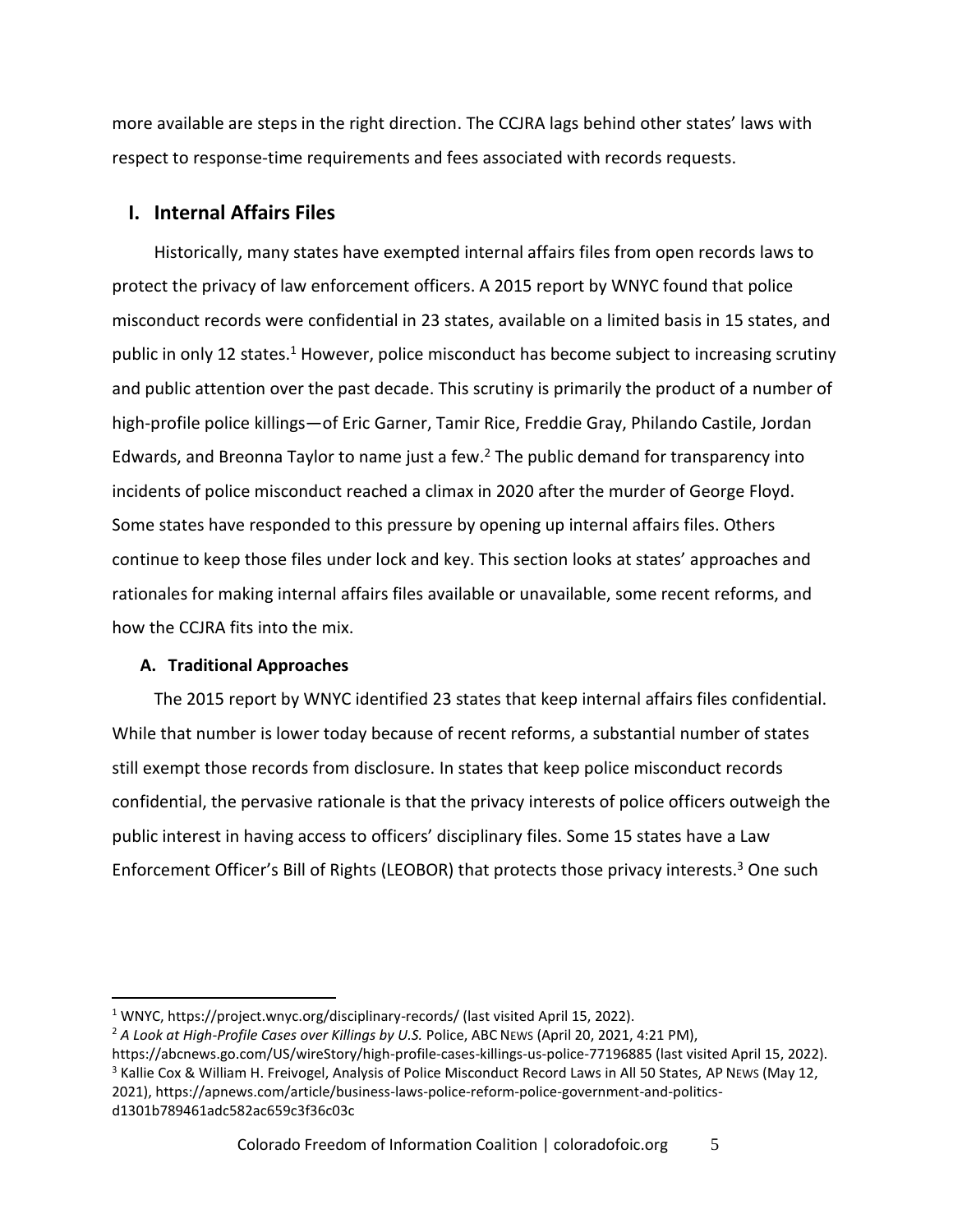state is Delaware. <sup>4</sup> Under Delaware's version of LEOBOR, internal affairs files are completely confidential forever.<sup>5</sup> It is an absolutist approach.

Delawareans are not happy with the system. A 2021 poll showed that 68% of Delawareans support making Delaware police officers' disciplinary records available to the public.<sup>6</sup> Despite the public sentiment, change has been difficult for the First State to accomplish. The state's legislature was unable to pass a reform bill in 2021 but has another on the table for 2022. The 2022 bill's sponsor, State Senator Elizabeth Lockman, calls the bill a response to the "erosion" of public trust in the state's law enforcement officers.<sup>7</sup> Through its absolutist approach, Delaware gives no weight to the public interest in transparency. The erosion of public trust in law enforcement is a natural result of the entirely opaque system.

Other states take a polar-opposite approach. The WNYC report identified 12 states that make internal affairs files public. A 2022 estimate by the Pulitzer Center estimates that the number has increased to 19 states<sup>8</sup>—Ohio and Florida are good examples from this group. In Ohio, law enforcement officer misconduct records are available to the public under the state's open records law. The statute contains no exception for internal affairs files, and judicial interpretation has held that disciplinary records, including use-of-force reports and citizen complaints, are public records.<sup>9</sup> Florida does things slightly differently by directly addressing police misconduct records in its statute. The Sunshine State makes internal affairs files public, but not until the investigation into the misconduct is complete. At that point, the records become public regardless of whether the investigating agency decides to proceed with disciplinary action.<sup>10</sup> Both states provide broad public access to law enforcement disciplinary

<sup>4</sup> Del. Code Ann. § 9200.

<sup>5</sup> Del. Code Ann. § 9200(12).

<sup>6</sup> Morgan R. Kelley, *New Data Shows: Delawareans Overwhelmingly Support LEOBOR* Reform, ACLU DELAWARE (June 22, 2021, 5:15 PM), https://www.aclu-de.org/en/news/new-data-shows-delawareans-overwhelmingly-supportleobor-reform

<sup>7</sup> Hannah Cechini, *LEOBOR Changes Back on the Table in Delaware General Assembly,* ABC 47 (March 22, 2022), https://www.wmdt.com/2022/03/leobor-changes-back-on-the-table-in-delaware-general-assembly/

<sup>8</sup> Kallie Cox & William Freivogel, *Police Misconduct Records Secret, Difficult to* Access, PULITZER CENTER (January 24, 2022), https://pulitzercenter.org/stories/police-misconduct-records-secret-difficult-access

<sup>9</sup> Ohio Rev. Code Ann. § 149.43; *Dispatch Printing Co. v. Columbus*, 90 Ohio St.3d 39, 734 N.E.2d 797 (Ohio 2000). <sup>10</sup> Fla. Stat. 112.533(2)(a).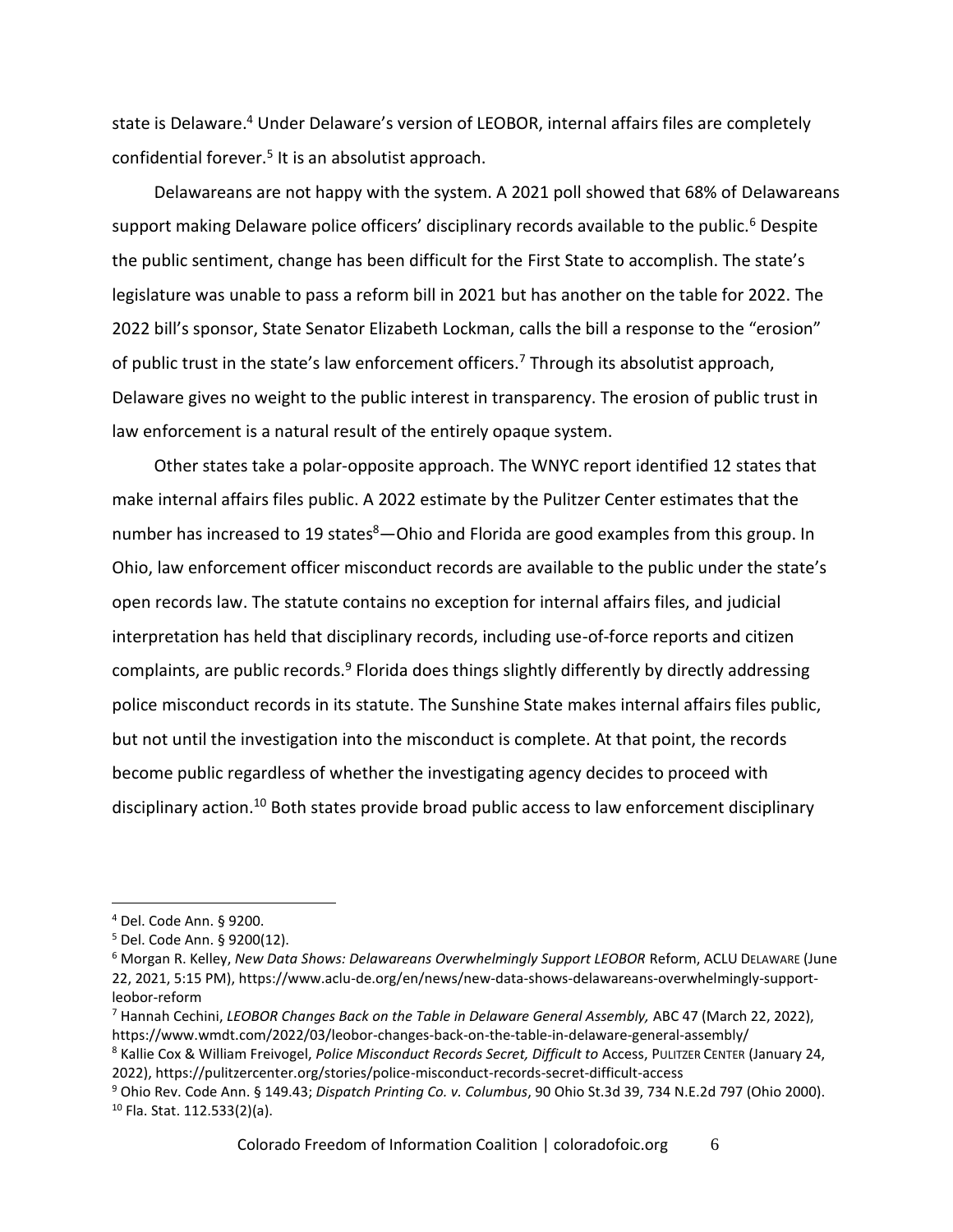records, and the people of those states are able to monitor misconduct. Trust between the public and law enforcement officers is fostered through transparency and accountability.

#### <span id="page-6-0"></span>**B. Recent Reforms**

In the wake of the murder of George Floyd, a number of states have undertaken to make law enforcement disciplinary records more available to the public. New York completely overhauled its laws governing the disclosure of internal affairs files in June of 2021.<sup>11</sup> Prior to this reform, internal affairs files were exempt from disclosure under the now repealed Civil Rights Law § 50-a.<sup>12</sup> The New York State Legislature passed Bill S8496 which repealed § 50-a and amended its open records statute to make certain, enumerated categories of internal affairs files public records subject to disclosure. These records include complaints levied against officers, transcripts of disciplinary hearings including any exhibits introduced, the disposition of disciplinary proceedings, and the final written opinion supporting the disposition or discipline.<sup>13</sup> Since the law was passed, news organizations in New York have obtained a large number of disciplinary records and have used those records to create a searchable database of police misconduct within the state.<sup>14</sup> The New York law is broad in that it encompasses most records associated with an internal affairs investigation of officer misconduct. Records that were once hidden from the public eye are now neatly collected and organized in a database, and readily available for inspection.

California also recently amended its laws to make information about incidents of police conduct more available to the public. In 2018 the state passed its Right to Know Act, which makes certain records public: any incident involving the discharge of a police firearm; any incident in which use of force by an officer results in death or serious injury; any incident in which a finding is made and sustained that a police officer engaged in sexual assault involving a member of the public; and any incident of a police officer committing perjury, filing false

https://www.nysda.org/page/LawEnforcementDisciplinaryRecord (last accessed April 15, 2022).

<sup>12</sup> Michael J. Grygiel, *New York Open Government* Guide, REPORTER'S COMMITTEE FOR FREEDOM OF THE PRESS,

<sup>13</sup> New York State Defenders Ass'n, *Supra* note 11.

<sup>11</sup> *Law Enforcement Disciplinary* Records, NEW YORK STATE DEFENDERS ASSOCIATION,

https://www.rcfp.org/open-government-guide/new-york/ (las visited April 15, 2022); *Matter of Luongo v. Records Access Officer, Civilian Complaint Review Bd.*, 150 A.D.3d 13, 51 (N.Y. App. 2017).

<sup>14</sup> NYDatabases.com, *New York Police Disciplinary Records*, https://data.democratandchronicle.com/new-yorkpolice-disciplinary-records/?searchtext= (last visited April 15, 2022).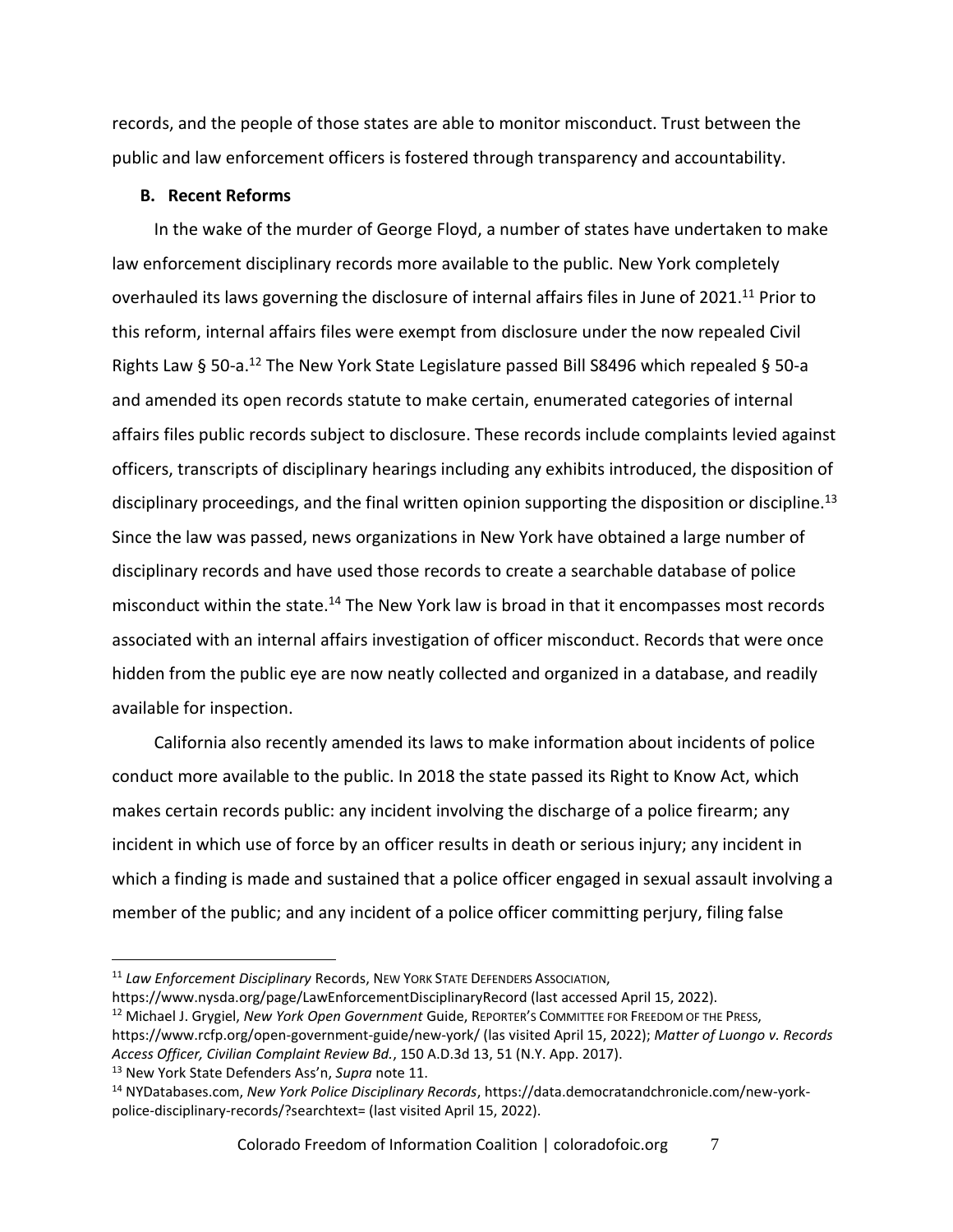reports, or destroying, falsifying, or concealing evidence.<sup>15</sup> Law enforcement agencies are permitted to redact certain information from the records including an officer's home address, phone number, and other information which would "cause an unwarranted invasion of personal privacy personal privacy that clearly outweighs the strong public interest" in the misconduct records.<sup>16</sup> California previously exempted police misconduct records from disclosure. While the Right to Know Act represents a substantial step toward transparency, the law is narrower than New York's because it enumerates only a few limited categories of police misconduct records that are public and affords agencies some discretion in determining what kind of personal information to redact from the record.

Maryland is another state that has recently reformed its open records policies for internal affairs files. In 2021, the state passed the Maryland Police Accountability Act, known as Anton's Law in honor of Anton Black who died in custody after a violent arrest by Greensboro Police. Prior to the passage of Anton's Law, internal affairs files were completely exempt from disclosure in Maryland.<sup>17</sup> Anton's Law erased that exemption and made internal affairs files public. An early report suggests that the law is having some success in providing access to internal affairs files, but that progress is being hampered by recalcitrant police departments.<sup>18</sup> These departments are constructively denying requests by imposing prohibitive fees. For example, a group in Montgomery County, Md., was quoted \$95,000 for copies of the county's internal affairs files.<sup>19</sup> Maryland's experience shows that laws making internal affairs files public are likely to receive pushback from police departments, and legislatures should ensure that the law has sufficient guardrails to prevent blatant obstruction. The laws should, at a minimum, provide mandatory response times, fee limits, and appeal and enforcement mechanisms.

<sup>15</sup> *SB 1421: The Right to Know Act*, ACLU CALIFORNIA,

https://www.aclusocal.org/sites/default/files/aclu\_socal\_sb1421\_right\_to\_know\_act.pdf (last visited April 25, 2022).

<sup>16</sup> Ca. Penal Code § 832.7(b)(5)–(6).

<sup>17</sup> Md. Code Ann. § 4-351(a).

<sup>18</sup> Miranda S. Spivack, *Law Aimed at More Access to Police Discipline Records Has Not Yet Lived Up to its Promise*, BALTIMORE BREW (April 15, 2022), https://baltimorebrew.com/2022/03/20/law-aimed-at-more-access-to-policediscipline-records-has-not-yet-lived-up-to-its-promise/. <sup>19</sup> *Id*.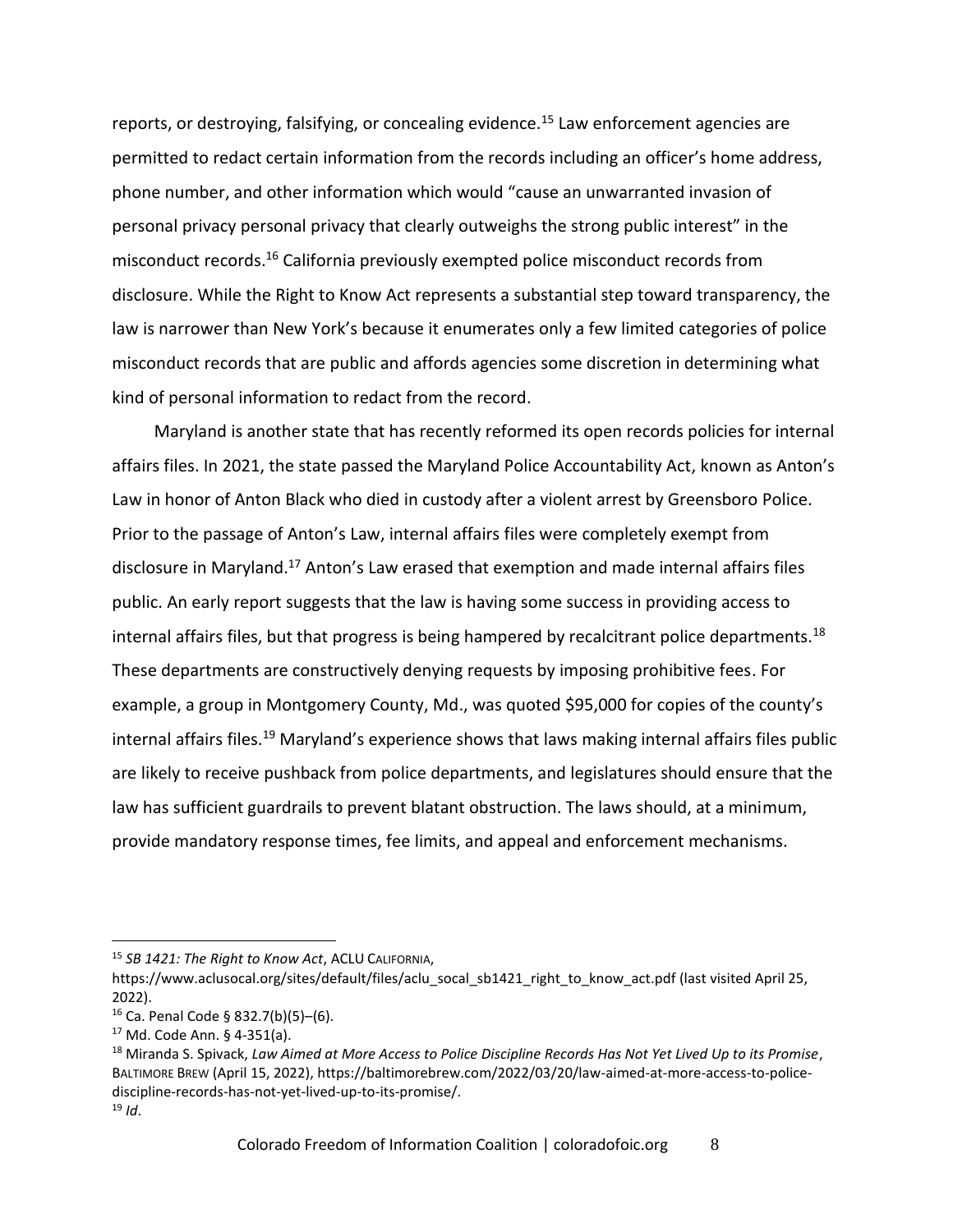#### <span id="page-8-0"></span>**C. The CCJRA Approach**

The CCJRA was amended in 2019 to make certain records of police misconduct available to the public. The law affords access to records of an in-uniform or on-duty police officer "related to an incident of alleged misconduct involving a member of the public."<sup>20</sup> Colorado law requires that certain information *must* be redacted from these records and provides that other information *may* be redacted. Among the mandatory redactions are: personally identifying information such as SSNs and driver's license numbers, information that identifies confidential informants or witnesses, and a law enforcement officer's home address, phone number, and personal email address.<sup>21</sup> Records custodians are allowed to withhold: compelled statements by officers subject to a criminal investigation, videos or photographs that raise "substantial privacy concerns," the identity of officers who volunteered information but are not subject to the internal investigation, compelled statements by officers subject to a criminal investigation, information that would reveal confidential intelligence information, and internal investigation files if there is an ongoing criminal case against the officer who is the subject of the investigation.<sup>22</sup>

The law is a good one in that it provides access to records of a lot of incidents of police misconduct—those involving members of the public. It compares favorably to the many states that completely exempt internal affairs files from disclosure. However, the law could be improved if it was not constrained to situations involving a member of the public. There are plenty of instances of police misconduct that don't directly intersect with a private individual but are still of public concern. For example, in March 2019, Aurora police officer Nathan Meier was found passed out drunk in his squad car, which was parked in the middle of an Aurora city street.<sup>23</sup> The internal affairs file related to the incident could be withheld in response to a records request because Officer Meier's misconduct did not "involve a member of the public"

 $20$  Colo. Rev. Stat. § 24-72-303(4)(a).

<sup>21</sup> Colo. Rev. Stat. § 24-72-303(4)(b).

<sup>&</sup>lt;sup>22</sup> Colo. Rev. Stat. § 24-72-303(4)(c).

<sup>23</sup> Clayton Sandell & Jeffrey Cook, *Colorado District Attorney 'Incredibly Frustrated' He's Unable to Prosecute Cop Found Drunk in Patrol Car*, ABC NEWS (Feb. 6, 2020, 3:59 PM), https://abcnews.go.com/US/colorado-districtattorney-incredibly-frustrated-unable-prosecute-

cop/story?id=68808524#:~:text=Aurora%20officer%20Nathan%20Meier%20was,and%20in%20his%20patrol%20ca r.&text=Bodycam%20footage%20showed%20Aurora%20officer,five%20times%20the%20legal%20limit.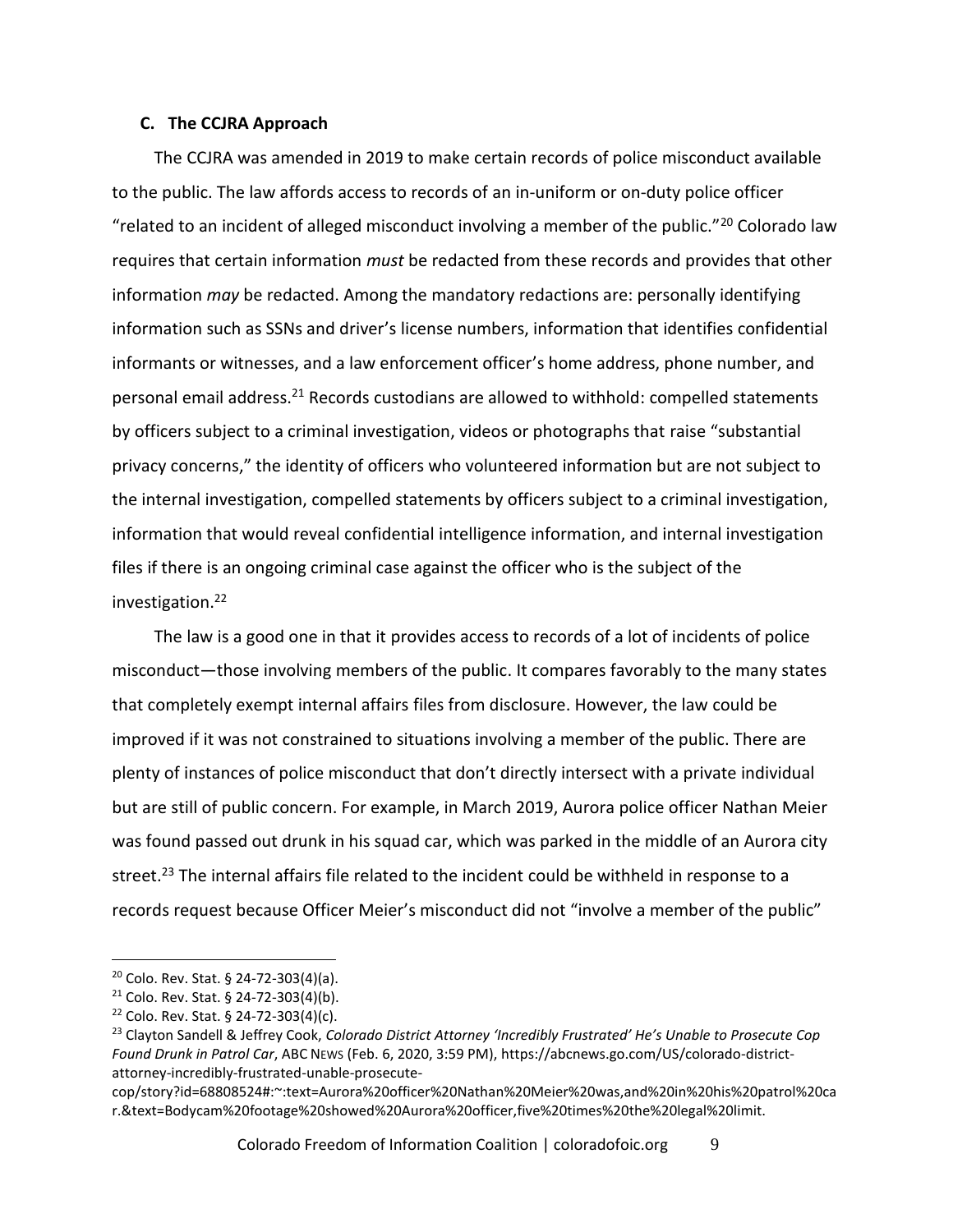as required by the CCJRA for disclosure. Moreover, even if the record was produced, the Aurora Police Department could withhold information like the blood draw which revealed Officer Meier was five times over the legal limit,  $24$  because the blood draw would constitute a compelled statement by an officer subject to a criminal investigation, one of the permissible redactions. The law also wouldn't make public internal affairs files related to a police chief's professional misconduct in the office, like Florence Chief Shane Prickett's alleged sexual harassment of staff members.<sup>25</sup>

The 2019 CCJRA amendment related to internal affairs files was a positive step forward for transparency in Colorado's criminal justice system. However, officer misconduct like driving under the influence and sexual harassment should not escape public scrutiny merely because it did not involve a member of the public. Such behavior is still of high public concern because it evidences deep character flaws in officers entrusted with our safety. An officer who drives under the influence may well involve the public in a violent manner the next time he gets behind the wheel.

#### <span id="page-9-0"></span>**II. Other Law Enforcement Records**

One of the biggest problems with the CCJRA is that it does not provide a broad level of public access to records held by criminal justice agencies. Under the CCJRA, most records held by criminal justice agencies are not public and may be withheld if the custodian determines that disclosure would be "contrary to the public interest."<sup>26</sup> A law enforcement agency is supposed to apply a judicially created five-part balancing test to determine whether the release of records is contrary to the public interest: 1) the public interest to be served, 2) the agency's interest in protecting confidential information, 3) privacy interests, 4) the agency's interest in pursuing ongoing investigations, and 5) any other pertinent consideration.<sup>27</sup> A small subset of criminal justice records that are designated as "records of official action"<sup>28</sup> are deemed to be

 $24$  *Id.* 

<sup>25</sup> Chelsea Brentzel, *13 Investigates: Florence Police Chief Previously Accused of Sexual Harassment*, KRDO (Mar. 25, 2022, 3:51 PM), https://krdo.com/news/2022/03/25/13-investigates-florence-police-chief-previously-accused-ofsexual-harassment/

<sup>26</sup> Colo. Rev. Stat. § 24-72-305(5).

<sup>27</sup> *Harris v. Denver Post Corp.*, 123 P.3d 1166, 1228 (Colo. 2005).

<sup>28</sup> Colo. Rev. Stat. § 24-72-302(7).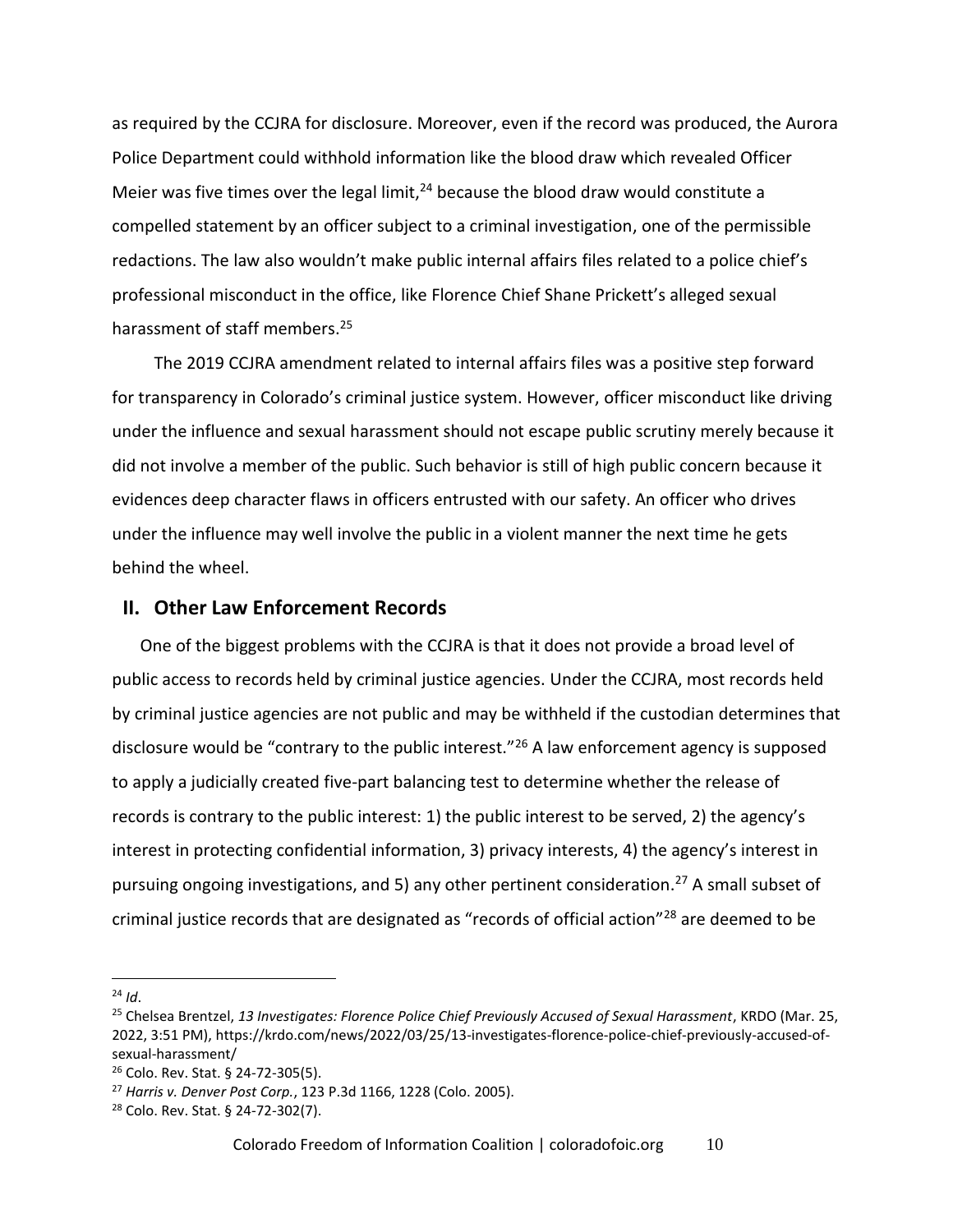public records and are not subject to the balancing test, as are the internal affairs files discussed above and certain police body-worn cam footage. The result is that only a limited portion of law enforcement agency records are public, and the rest can be withheld at an agency's discretion, subject to the balancing test.

This section looks at three different categories of records that are subject to the CCJRA. First, it examines how the CCJRA treats investigatory records. Next it turns to police body-worn camera footage and recent law changes that make some of that footage available. Finally, the section turns to other police records. Of particular interest are police blotter records, incident reports, and 911 tapes because these routine records are not considered "records of official action" under the Act.

#### <span id="page-10-0"></span>**A. Investigatory Records**

Investigatory records are not "records of official action" and may be withheld by criminal justice agencies. Because one of the factors considered in the balancing test is an agency's interest in pursuing an ongoing investigation, it is very easy and common for criminal justice agencies in Colorado to find that the release of investigatory records is "contrary to the public interest." For as long as an investigation goes unsolved and remains open, a law enforcement agency can withhold the associated records. The exemption also applies to records of investigations that aren't actively being pursued for whatever reason, like lack of priority of insufficient agency resources. That is to say that an exemption for all investigatory records is too broad and sweeps in records that would not actually prejudice the agency if released.

Many states exempt investigatory records from disclosure. It makes sense to the extent that releasing some investigatory records might interfere with active investigations. However, a blanket exemption is too broad a remedy. Arizona takes a more tailored approach. In the Grand Canyon State, reports of ongoing investigations are not generally exempt from public records laws. Rather, they must be disclosed unless a law enforcement agency can specifically demonstrate how the production of the documents would violate a privacy interest or would prejudice the state's interest in the investigation.<sup>29</sup> Massachusetts has a similar policy with no blanket exemption for investigative records. Instead, an exemption must be determined on a

<sup>29</sup> *Cox Arz. Publications v. Collins*, 852 P.2d at 1198 (Ariz. 1993).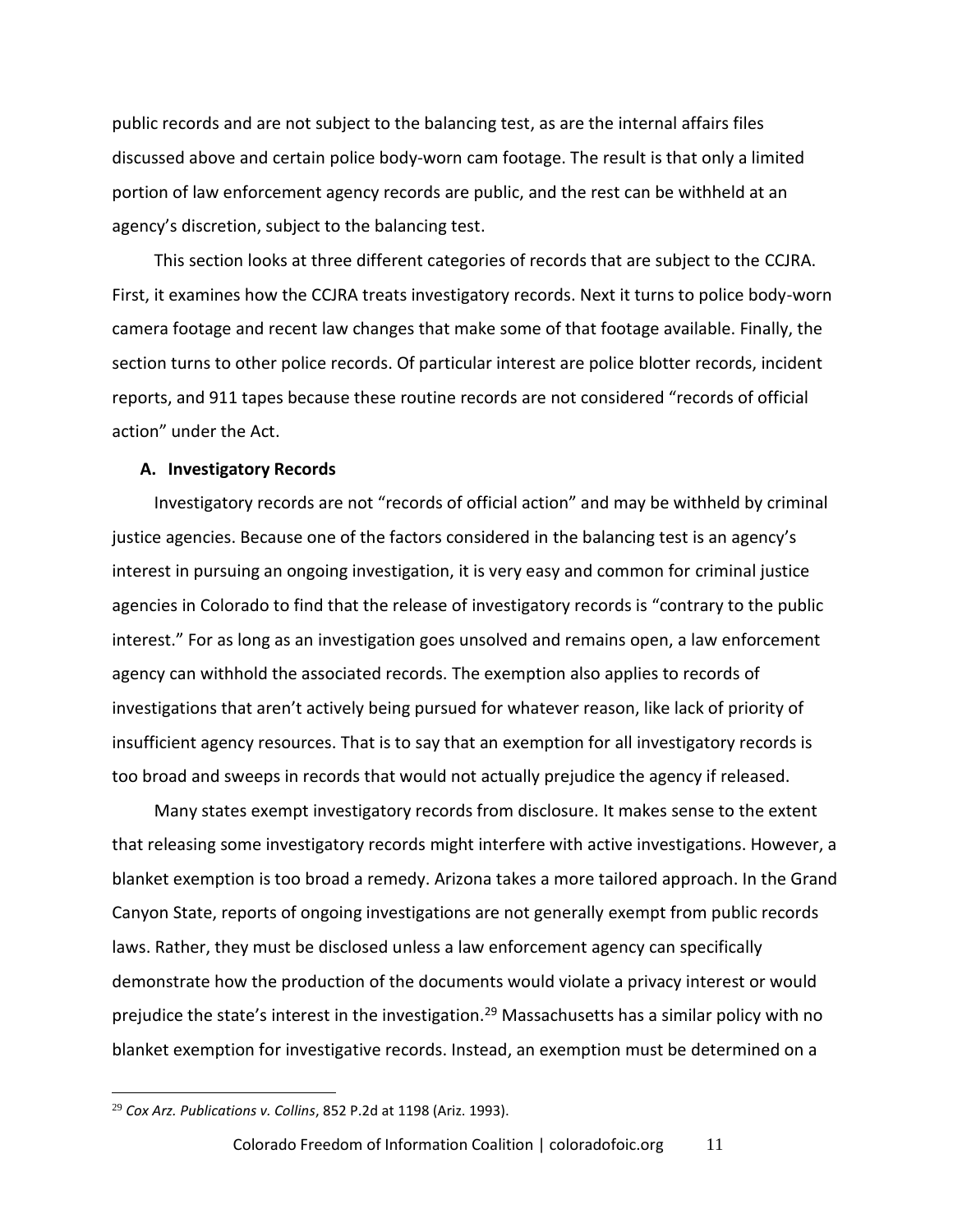case-by-case basis, and where the exemption for investigatory records is applied, it must be construed narrowly, allowing redaction only of information that would so prejudice law enforcement as to run counter to the public interest.<sup>30</sup> These are smart approaches because they directly target the potential problems associated with releasing investigatory records without imposing an overbroad exemption.

On the other end of the spectrum is Virginia. In the Old Dominion, investigatory files are defined broadly and exempt from mandatory disclosure forever. The Virginia Freedom of Information Act defines criminal investigatory files as "any documents and information, including complaints, court orders, memoranda, notes, diagrams, maps, photographs, correspondence, reports, witness statements, and evidence, relating to a criminal investigation  $\ldots$ ."<sup>31</sup> The law makes no distinction between active and closed investigations, and any of those records that were associated with a criminal investigation don't have to be released, even after the investigation is closed and no prejudice to the investigation is possible.<sup>32</sup> There is no legitimate state interest that supports such a broad and total exemption of investigatory records from the public domain. Such a law only serves to make government less transparent and to make law enforcement agencies less accountable for their investigations.

#### <span id="page-11-0"></span>**B. Police Body-Worn Camera Footage**

Body-worn camera footage is another type of police record that is of public concern. The Colorado General Assembly passed a law in 2020, $^{33}$  and amended it in 2021, $^{34}$  that takes some body cam footage (as well as dashboard camera footage) out of the general provisions of the CCJRA and makes it more available to the public. Prior to the enactment of this law, body cam footage was treated like any other criminal justice record and could be withheld by a law enforcement agency if it determined that its release would be "contrary to the public interest." The new law makes body cam footage public available in instances of complaints of police officer misconduct. When there is such a complaint, the police department must release the body cam footage to the public within 21 days of a request being made. An agency can delay

<sup>30</sup> *Worcester Telegram & Gazette Corp. v. Chief of Police of Worcester*, 436 Mass. 378, 383–84 (Mass. 2002).

<sup>31</sup> Va. Code Ann. § 2.2-3706.B.1.

<sup>32</sup> *Fitzgerald v. Loudon Cty. Sheriff's Office*, 771 S.E.2d 858, 861 (Va. 2015).

<sup>33</sup> Senate Bill 20-217 (codified at Colo. Rev. Stat. § 24-31-902).

<sup>34</sup> House Bill 21-1250 (codified at Colo. Rev. Stat. § 24-31-902).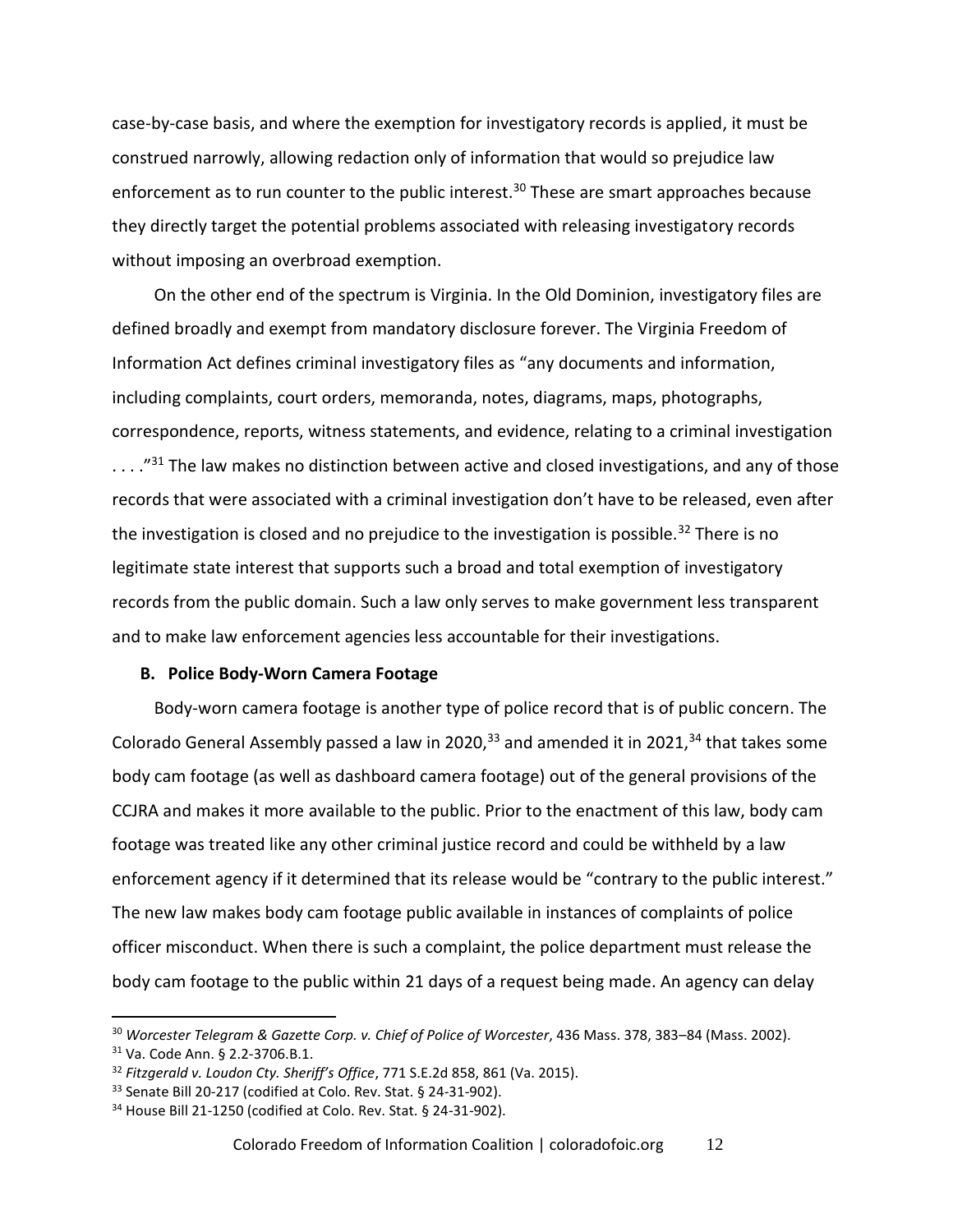the release of the video until 45 days from the date of the incident if its release would substantially interfere with or jeopardize an ongoing investigation.<sup>35</sup>

The law is responsive to public pressure demanding more transparency into police misconduct, but it does not go far enough in making all body-worn camera footage available to the public. For example, the Boulder County Sheriff's Office has released some body cam footage of the 2021 Marshall Fire in Boulder County but is withholding some as "contrary to the public interest." Because the law only makes body cam footage related to incidents of police misconduct categorically available, other body cam footage is still under the general CCJRA provisions and law enforcement agencies have significant discretion under the balancing test to release and withhold footage as they choose. The public receives a curated collection of body cam footage rather than a complete catalogue.

Some states make body cam footage more available by treating it as a public record by default, subject only to the general exemptions that apply to all records requests in that state. In Florida, body cam footage is considered a public record unless it is recorded within a private residence, a healthcare facility, or another location in which a reasonable person would have an expectation of privacy.<sup>36</sup> Oklahoma has a similar law. In the Sooner State, body cam footage is considered a public record under the state's public records law, subject to a few exceptions. Law enforcement agencies may redact or obscure some certain things, such as death, nudity, and severe violence.<sup>37</sup> In these states, body cam footage does not have special standing compared to other records and is more available to the public as a result.

Other states make body cam footage more difficult for the public to access. In these states, special provisions in public records laws partially or fully exempt body cam footage from disclosure. Usually this is done under the rationale of protecting the privacy interests of police officers, but in practice it serves to shield them from accountability. Kansas, for example makes body cam footage unavailable by categorically defining every piece of audio or video recording made by a police body-worn camera as a "criminal investigation record," which are generally

<sup>35</sup> Colo. Rev. Stat. § 24-31-902(2)(a).

<sup>36</sup> Fla. Stat. 119.071(2)(l).

<sup>37</sup> Okla. Stat. Ann. tit. 51, § 24A.8(9).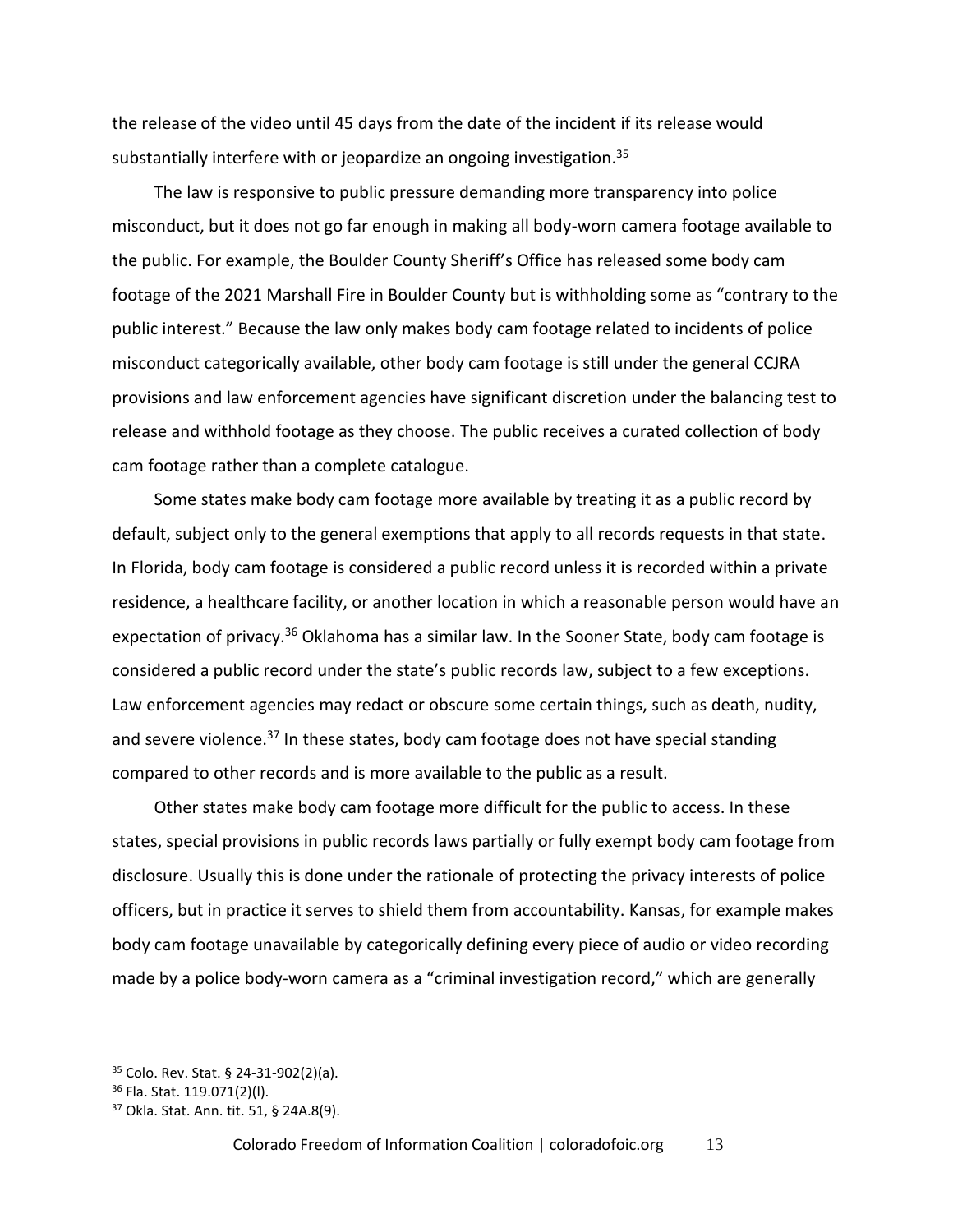exempt from disclosure under state law.<sup>38</sup> In California, body cam records are only available if they are connected to a "critical event," which is defined as a an incident in which a peace officer discharges a firearm at a person or a use-of-force incident that results in death or great bodily injury.<sup>39</sup> In all other situations, body cam footage is exempt from disclosure.

Colorado's approach to body cam footage under the CCJRA is more like the California model than full transparency. While the new law is a significant step in the right direction, it fails to go far enough. The public has an interest in police activities outside of the police misconduct context.

#### <span id="page-13-0"></span>**C. Other Records: Police Blotter, 911 Tapes, and Incident Reports**

The "records of official action" that are public by default under the CCJRA are: arrest reports; indictments; charging information; disposition; pre-trial or post-trial release from custody; judicial determination of mental or physical condition; decisions to grant, order, or to terminate probation, parole, or participation in a correctional or rehabilitative program; and decisions to formally discipline, reclassify, or relocate any person under criminal sentence.<sup>40</sup> Some important and routine police records are conspicuously absent from that list: police blotter, incident reports, and 911 tapes. Because these are not considered "records of official action," they are subject to the balancing test and law enforcement agencies have a lot of discretion over what is released.

A police blotter is the book of events—such as arrests, time and place of an incident, and the names of officers who respond to incidents—kept by police stations as logs of daily activity. These records are routine and don't contain the type of sensitive information that might prejudice a police investigation. As such, no state exempts them from disclosure. Indeed, many states specifically recognize that a police blotter is a matter of public concern and should be available to the public as a way of ensuring that police officers are complying with their duties.<sup>41</sup> States have expressly considered, and rejected, arguments that a blotter should be exempt from disclosure as an investigatory record<sup>42</sup> or because the of the privacy interests of

<sup>38</sup> Kan. Stat. Ann. § 45-254(a).

 $39$  Cal. Gov't Code § 6254(f)(4).

<sup>40</sup> Colo. Rev. Stat. § 24-72-302(7).

<sup>41</sup> *See, e.g*., *Cape Publications v. City of Louisville*, 147 S.W. 3d 731, 733 (Ky. Ct. App. 2004).

 $42$  63 Op. Att'y Gen. 543 (1978) (Maryland).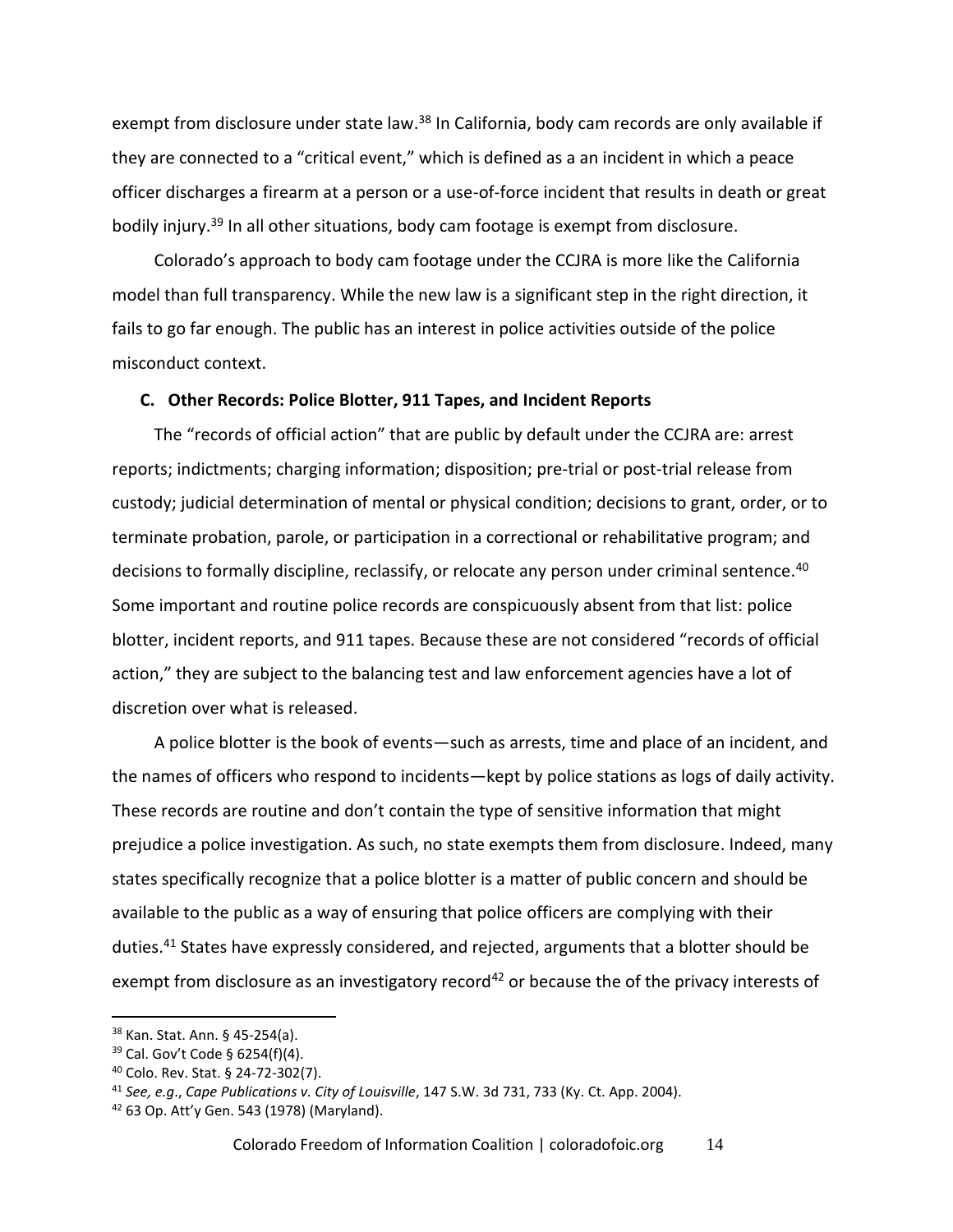arrestees.<sup>43</sup> Because the CCJRA subjects a police blotter to the balancing test, Colorado is one of least transparent states in the country when it comes to these records.

Incident reports are closely related to a police blotter, and many states treat them interchangeably with respect to records requests. The definition of an "incident report" varies from jurisdiction to jurisdiction, but generally these are routine reports created for recordkeeping purposes when an officer wants to document an incident, whether it is criminal or merely a situation of concern. No state expressly exempts incident reports from its open records laws. Some even specifically address incident reports as being open and outside of an investigatory record exemption. For example, Georgia's statutory provision creating an exemption for investigatory records specifies that incident reports are public records and must be disclosed.<sup>44</sup> Despite the overwhelming consensus that a police blotter and incident reports should be public records, the CCJRA can hide them behind the balancing test. In Colorado, these records aren't truly public because law enforcement agencies have wide latitude to withhold them as "contrary to the public interest."

Tapes of 911 calls are also less than freely available under the CCJRA. Like police blotter and incident reports, 911 tapes are not "records of official action" and are therefore subject to the balancing test. In most states, 911 tapes are presumptively open records but sometimes are exempt from disclosure under other exemptions, like the exemption for investigatory records or if the privacy interests of the caller outweigh the public interest in the recording.<sup>45</sup> Under the CCJRA, however, there is not a presumption that 911 calls are available. Instead, the records are subject to a balancing test. The Denver Police Department even requires permission from the caller before it will find that the release of a 911 tape isn't contrary to the public interest.<sup>46</sup>

<sup>43</sup> Op. Att'y Gen 95-294 (Louisiana).

<sup>44</sup> Ga. Code Ann. § 50-18-72(a)(4).

<sup>45</sup> *See, e.g.*, Ga. Code Ann. § 50-18-72(a)(26) (911 tapes are presumed open, except information that would reveal personally identifying information of the caller and information that would dislcose the existence of a confidential information, among other exceptions).

<sup>46</sup> POLICE RECORDS, City of Denver, https://denvergov.org/Government/Agencies-Departments-Offices/Agencies-Departments-Offices-Directory/Police-Department/Police-Records (last visited April 15, 2022).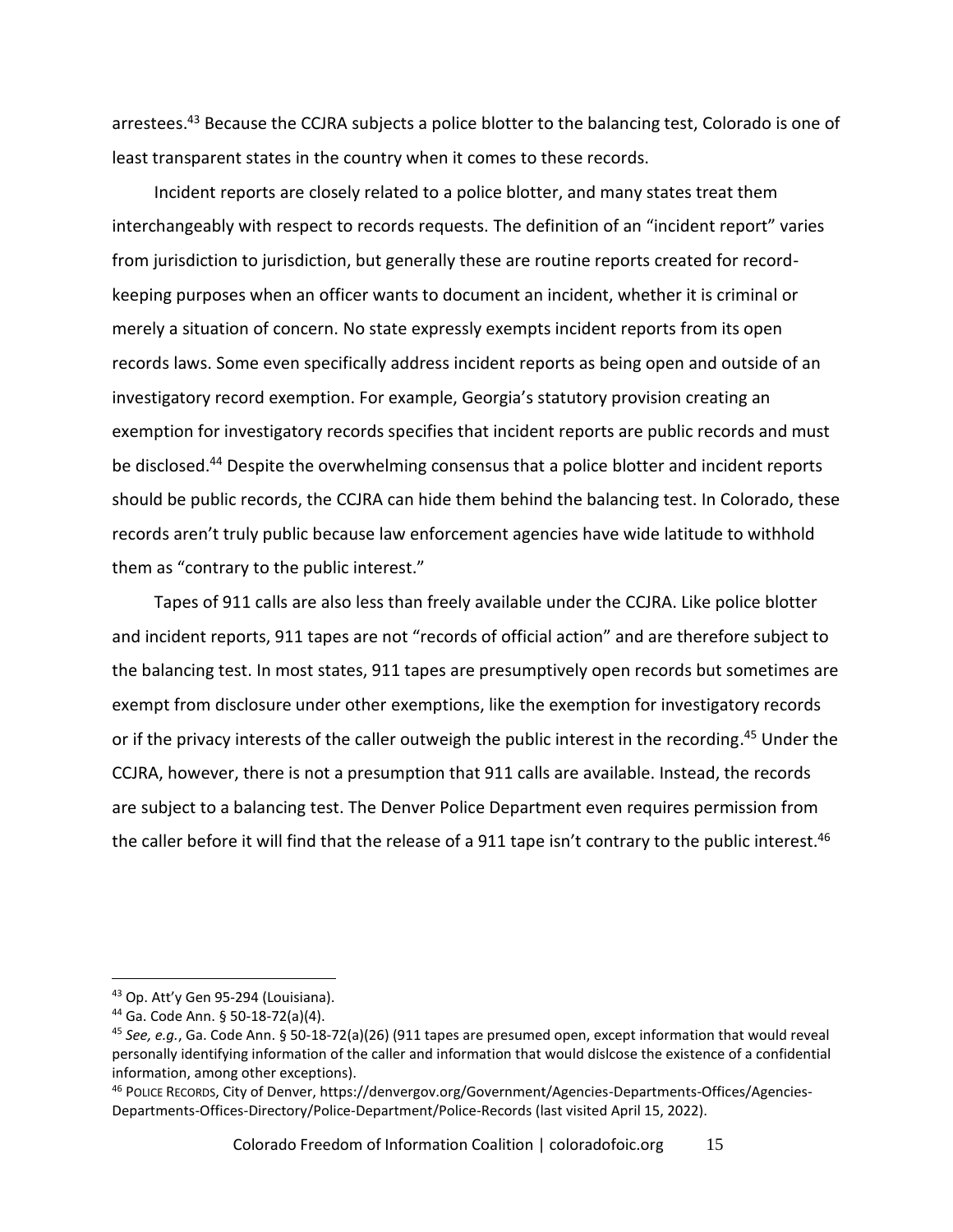#### <span id="page-15-0"></span>**III. Waiting Periods**

A key component of any open records law is the waiting period, or the time allotted to an agency to comply with, or deny, a records request. Most states spell out response-time requirements in their public records statutes. In Colorado, however, most criminal justice records subject to the CCJRA do not carry a mandatory response time. Imposing a mandatory response time on agencies has several key benefits. Primarily, it puts requesters and agencies on notice and sets expectations on both sides. But it also prevents agencies from sitting on records requests for inordinate amounts of time as a method of denial. Where a response time is set by statute, an agency's failure to respond to a request within the permitted time can serve as a constructive denial of the request. This provides the requester a basis for appeal. It also holds agencies accountable, especially in states where monetary penalties are imposed on a per-day basis against agencies that wrongfully deny records requests. Where a response time isn't set by statute, it is difficult to draw the line where a delay turns into a denial that can be appealed.

This section examines the approaches taken by different states. Some require a quick response, in as little as three to five days. Others specify a more lenient response time, up to 15 or even 30 days at the long end of the spectrum. Still others leave response time up to the discretion of the agency. The section concludes by examining how the approach employed by the CCJRA compares to other states.

#### <span id="page-15-1"></span>**A. States That Require a Fast Response**

At the most expedient end of the spectrum, some states require requested records to be produced in as little as three or five days. Georgia, for example, requires agencies to respond to a records request within a "reasonable amount of time not to exceed three business days" with records that can be located and produced within that period.<sup>47</sup> If some, but not all, of the records requested in a particular request can be produced within three days, the agency must produce the records that it can within that window. For records that take longer than three

<sup>47</sup> Ga. Code Ann. § 50-18-71(b)(1)(A)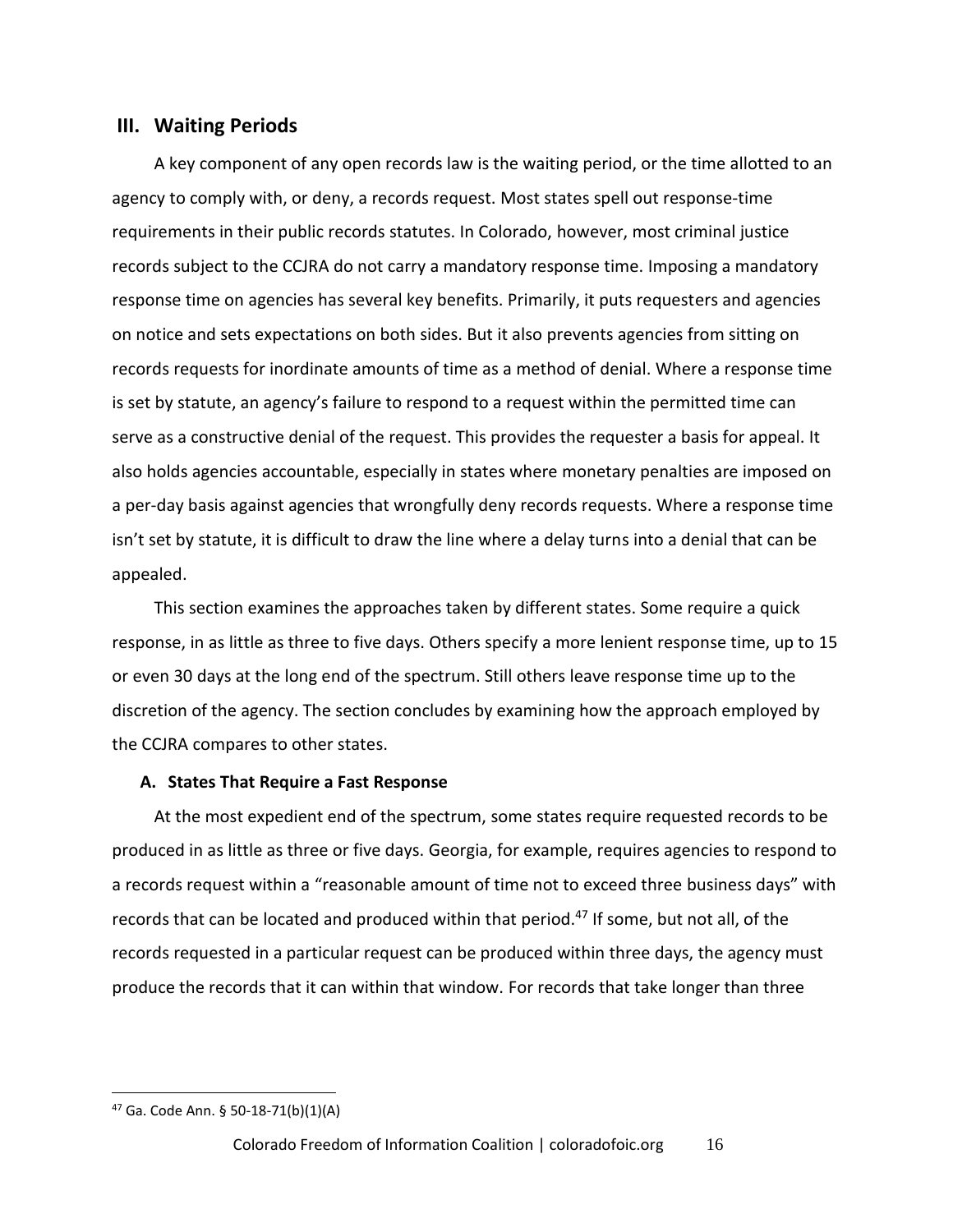days to locate and produce, the agency subject to the request must provide the requester with a written description of the records and an estimated timeline for their production.<sup>48</sup>

Missouri and Idaho also follow the three-day model. In the Show-Me State, government bodies have three business days to produce records pursuant to a request unless there is "reasonable cause" for a delay.<sup>49</sup> In that case, the records custodian is required to give a detailed explanation for the cause of delay and must specify the earliest time and place at which the records could be made available for inspection in the interim.<sup>50</sup> Idaho employs a similar approach. Agencies have three working days to produce records or deny a request but may get an extension of up to 10 business days if additional time is needed to locate or retrieve the records. $51$ 

Other states require that records be produced within five days. Illinois fits into this group, requiring agencies to either furnish records or deny a request within five business days.<sup>52</sup> The state allows a five-day extension under certain, enumerated circumstances. Among other things, an agency qualifies for the five-day extension if the records are stored at a location other than the office which received the request, the request is for a "substantial number" of records, or the agency needs a consultation before responding to the request.<sup>53</sup> An agency seeking such an extension must notify the requester in writing of the reason for the extension and the date on which the records can be produced.<sup>54</sup> Illinois introduces an interesting enforcement mechanic in the response-time section of its statute; if an agency produces a record, but fails to do so in a timely manner, it may not charge a fee for the production of that record.<sup>55</sup>

Michigan also falls into the five-day camp. A records requester in the Wolverine State can expect a public agency to respond to a records request within five business days by furnishing the records, furnishing the records in part, providing a written denial, or providing a notice that

<sup>48</sup> *Id.*

<sup>49</sup> Mo. Rev. Stat. § 610.023.3.

<sup>50</sup> Mo. Rev. Stat. § 610.023.3.

<sup>51</sup> Idaho Code § 74-103

<sup>52</sup> 5 Ill. Comp. Stat. Ann. 140/3(d) <sup>53</sup> 5 Ill. Comp. Stat. Ann. 140/3(e)

<sup>54</sup> *Id.*

<sup>55</sup> *Id.*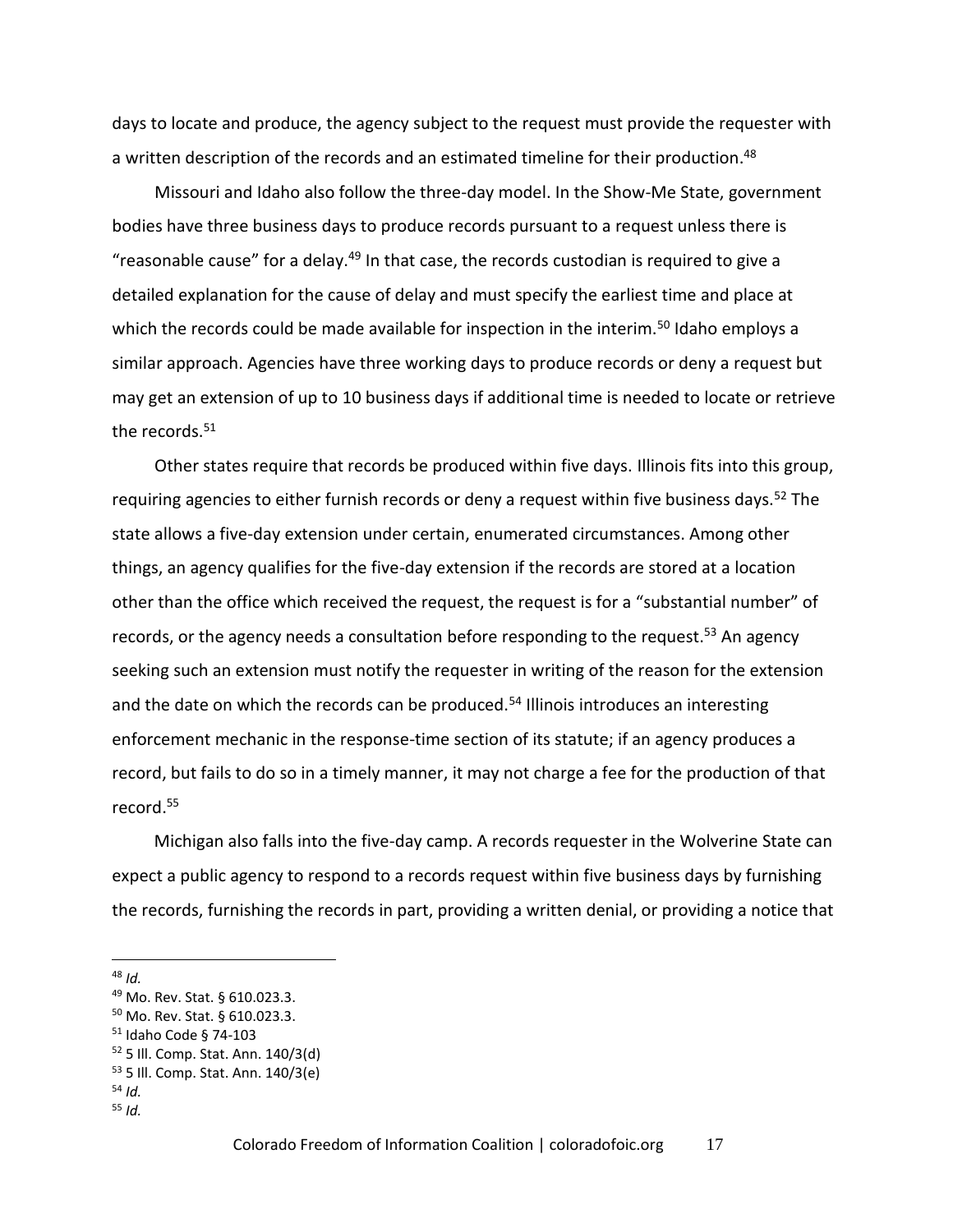an additional 10 days is needed to comply with the request.<sup>56</sup> An extension is available only in "unusual circumstances," defined by statute to mean a situation where the search requires review a voluminous amount of records or the records need to be collected from numerous different locations or offices.<sup>57</sup>

These are just a few examples of states that require records to be produced in an expedient manner—five days or less—by statute. But they are not the only examples, and these states do not represent some small minority. At least six states<sup>58</sup> require an agency to respond to a request within three business days and at least another  $10^{59}$  give agencies only five business days. These states—comprising nearly a third of the country—embody the spirit of open records laws by making records available to the public not only in legal theory, but in practice.

#### <span id="page-17-0"></span>**B. States That Don't Specify a Response Time**

Apart from the states mentioned above, most states impose some kind of response-time requirement. These requirements are typically no longer than 15 days. A minority of states, however, choose not to impose a statutory response-time requirement, meaning that agencies have discretion over when to respond to a records request. In these states, requests can linger.

One such state is Minnesota. Under its Government Data Practices Act, governmental bodies must respond to records requests in an "appropriate and prompt manner," but the statute provides no specific timeframe.<sup>60</sup> Additionally, the statute does not recognize delay as a cognizable basis of appeal. Citizens and members of the press who submit records requests and receive only silence in response can only seek enforcement against an agency by bringing an

<sup>56</sup> Mich. Comp. Laws Ann. § 15.235(2)

<sup>57</sup> Mich. Comp. Laws Ann. § 15.232(k)

<sup>58</sup> Arkansas (Ark. Code Ann. § 25-19-105(e)); Georgia (Ga. Code Ann. § 50-18-71(b)(1)(A)); Idaho (Idaho Code § 74- 103); Kansas (Kan. Stat. Ann. § 45-218(d)); Louisiana (La. Stat. Ann. § 44:32(D)); Missouri (Mo. Rev. Stat. § 610.023.3); and Vermont (Vt. Stat. Ann. tit. 1, §318(a)(1)).

<sup>59</sup> Illinois (5 Ill. Comp. Stat. Ann. 140/3(d)); Kentucky (Ky. Rev. Stat. Ann. § 61.880(1)); Michigan (Mich. Comp. Laws Ann. § 15.235(2)); Nebraska (Neb. Rev. Stat. § 84-712(4)); Nevada (Nev. Rev. Stat. Ann. § 239.0107(1)); New Hampshire (N.H. Rev. Stat. Ann. § 91-A:4, IV(b)); New York (NY CLS Pub Off. § 89(3)); Oregon (Or. Rev. Stat. § 192.324(2)); Virginia (Va. Code Ann. § 2.2-3704.B.2); and Washington (Wash. Rev. Code § 42.56.520(1)). <sup>60</sup> Minn. Stat. § 13.03, subd. 2(a).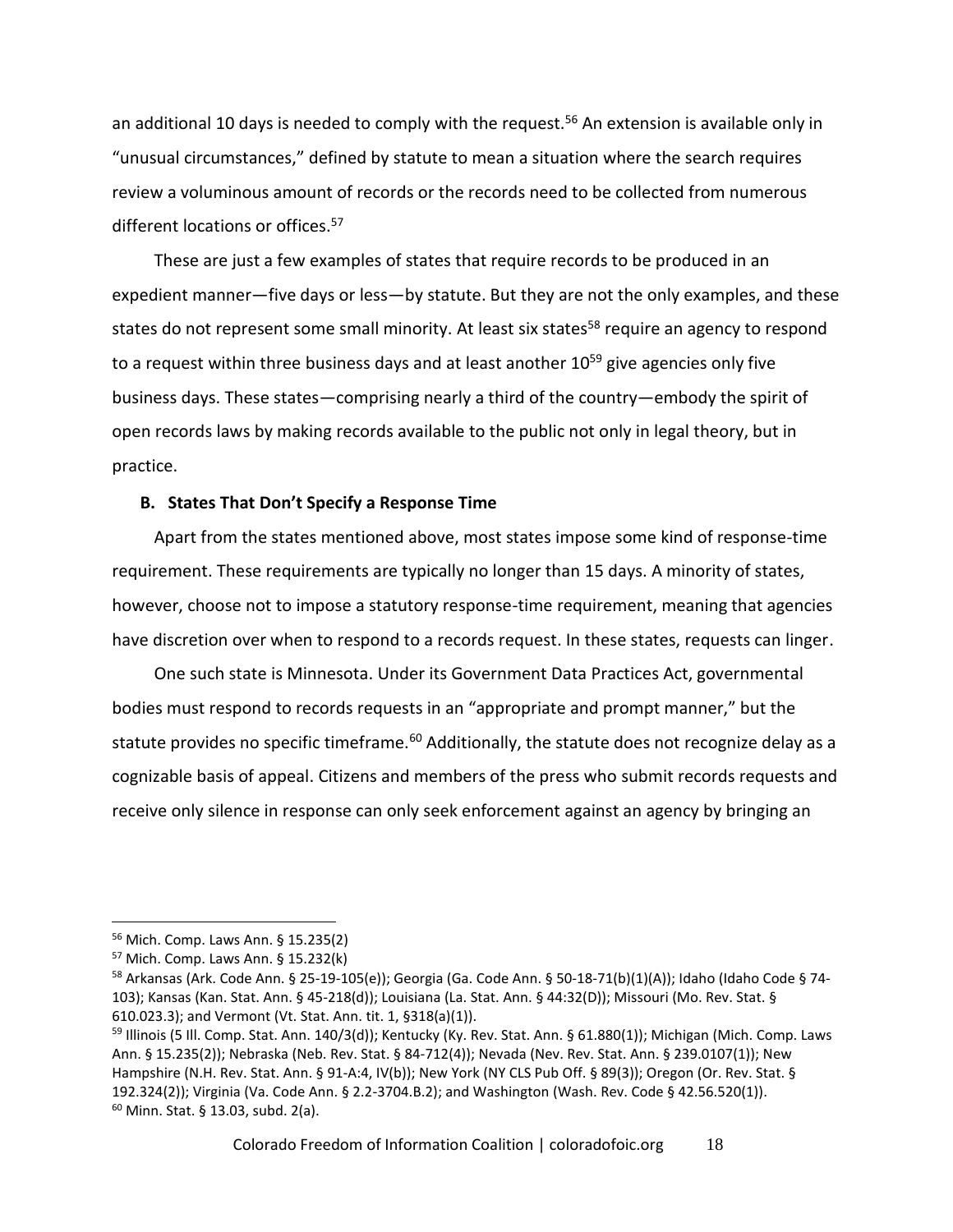action in state civil court.<sup>61</sup> Because of the time and costs involved in a lawsuit, that remedy is unobtainable to many and presents a substantial obstacle to the few who have sufficient resources to pursue it. Effectively, the open records law is toothless.

In December of 2020—seven months after the murder of George Floyd—the *Minnesota Reformer* ran a story entitled *The Bad Cops: How Minneapolis Protects its Worst Police Officers*  Until it's Too Late.<sup>62</sup> The authors of the article obtained 195 disciplinary records from the Minneapolis Police Department and discovered a pattern of minimizing and underreporting police misconduct within the department.<sup>63</sup> The article won an award in 2021 for "Best Use of Public Records" from New York University's Arthur L. Carter Journalism Institute, as part of its American Journalism Online Awards.<sup>64</sup> But the story almost never happened because the City of Minneapolis didn't respond to the records request, because it didn't really have to. The records that formed the basis of the report were first requested in October of 2019. Minneapolis failed to produce a single record for seven months before the reporters, Max Neterak and Tony Webster, filed a lawsuit. It took another year of litigation and mediation to actually obtain the records.<sup>65</sup>

The result of using indefinite language like "appropriate and prompt manner" instead of specifying a response time in days is that the statute is far less enforceable. Agencies are empowered to withhold records, especially ones which cause the agency embarrassment. Such records also tend to carry great public importance. Minnesota is not alone in this approach, but only a small minority of states employ it. In preparing this report, I was only able to identify four other states that don't impose a specific response-time requirement.<sup>66</sup>

<sup>61</sup> Leita Walker, Shannon Jankowski & John Borger, *Minnesota Open Government* Guide, REPORTER'S COMMITTEE FOR FREEDOM OF THE PRESS, https://www.rcfp.org/open-government-guide/minnesota/ (last visited April 15, 2022); Minn. Stat. § 13.08, subd. 4.

<sup>62</sup> Max Nesterak & Tony Webster, *The Bad Cops: How Minneapolis Protects its Worst Police Officer Until It's Too Late*, MINNESOTA REFORMER (Dec. 15, 2020, 5:30AM), https://minnesotareformer.com/2020/12/15/the-bad-copshow-minneapolis-protects-its-worst-police-officers-until-its-too-late/

<sup>63</sup> *Id*.

<sup>64</sup> *American Journalism Online Awards – 2021 Winners*, ARTHUR L. CARTER JOURNALISM INSTITUTE, https://journalism.nyu.edu/graduate/programs/american-journalism-online-masters/awards/2021-winners/ (last visited April 15, 2022).

<sup>65</sup> J. Patrick Coolican, *Minnesota's Open Records Law Needs an Enforcer*, MINNESOTA REFORMER (May 21, 2021, 7:00 AM), https://minnesotareformer.com/2021/05/21/13385/.

<sup>66</sup> Florida, Indiana, Montana, and Oklahoma.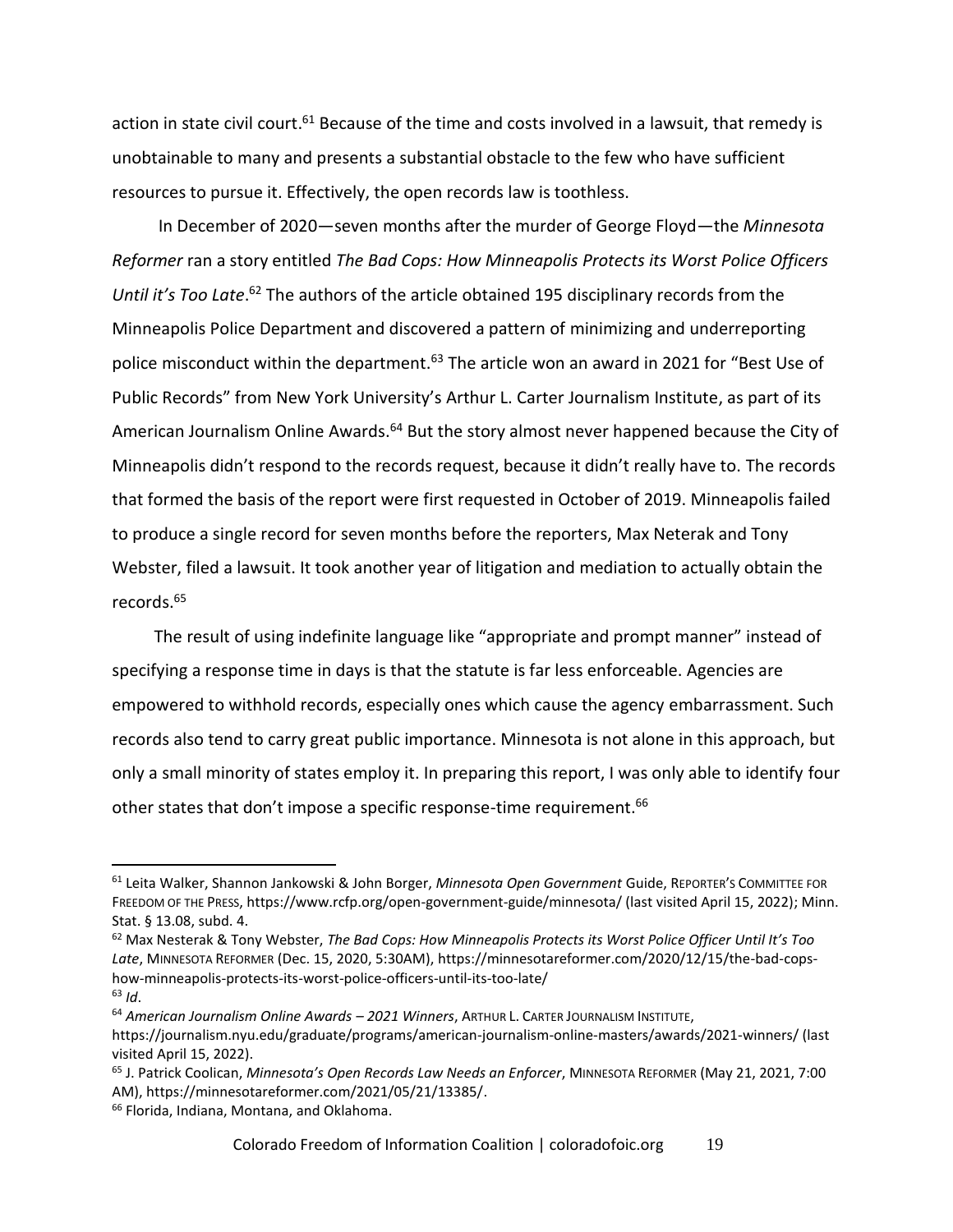#### <span id="page-19-0"></span>**C. The CCJRA Approach**

Except for the small subset of records of "official action," which must be made available for inspection within three days, the CCJRA does not impose a response-time requirement.<sup>67</sup> Additionally, body camera footage subject to disclosure must be provided within 21 days of a request unless it would prejudice an active investigation, in which case an agency can wait up to 45 days.<sup>68</sup> For the remainder of criminal justice records subject to the Act, agencies are not required to produce records within a certain number of days, or even to issue some kind of response to a request.

Like in Minnesota, this system is ripe for abuse and neglect. A recent example was highlighted by a Colorado Freedom of Information Coalition blog post.<sup>69</sup> As of March 2022, the Aurora Police Department had a backlog of over 12 weeks in responding to records requests submitted under the CCJRA. The blog post includes a tweet from 9News reporter Jeremy Jojola, who notes the delay is three months—a time period that would not be tolerable to any of the 46 states that specify a response-time requirement in their open records laws.

#### <span id="page-19-1"></span>**IV. Fee Provisions**

States take a varied approach in how they assess fees against people who request records. It is widespread practice to charge a requester a sufficient fee to cover a state's actual cost involved in complying with a records request, including the search and retrieval of the records. States take different approaches with respect to how to charge for staff time involved in complying with records requests. The main issues involved are the hourly rate that an agency can charge, whether the first hour or two are free, and whether the agency can charge for time associated with redaction and legal consultation. The other component to fees are per-page costs that can be assessed for furnished records.

<sup>67</sup> Colo. Rev. Stat. § 24-72-303(3)

<sup>68</sup> Colo. Rev. Stat. § 24-31-902(2)(a); Colo. Rev. Stat. § 24-31-902(2)(b)(III).

<sup>69</sup> Jeffrey A. Roberts, *Sunshine Madness Nominations Highlight Government Transparency Barriers, Failures*, COLORADO FREEDOM OF INFORMATION COALITION (March 21, 2022), https://coloradofoic.org/sunshine-madnessnominations-highlight-government-transparency-barriers-failures/.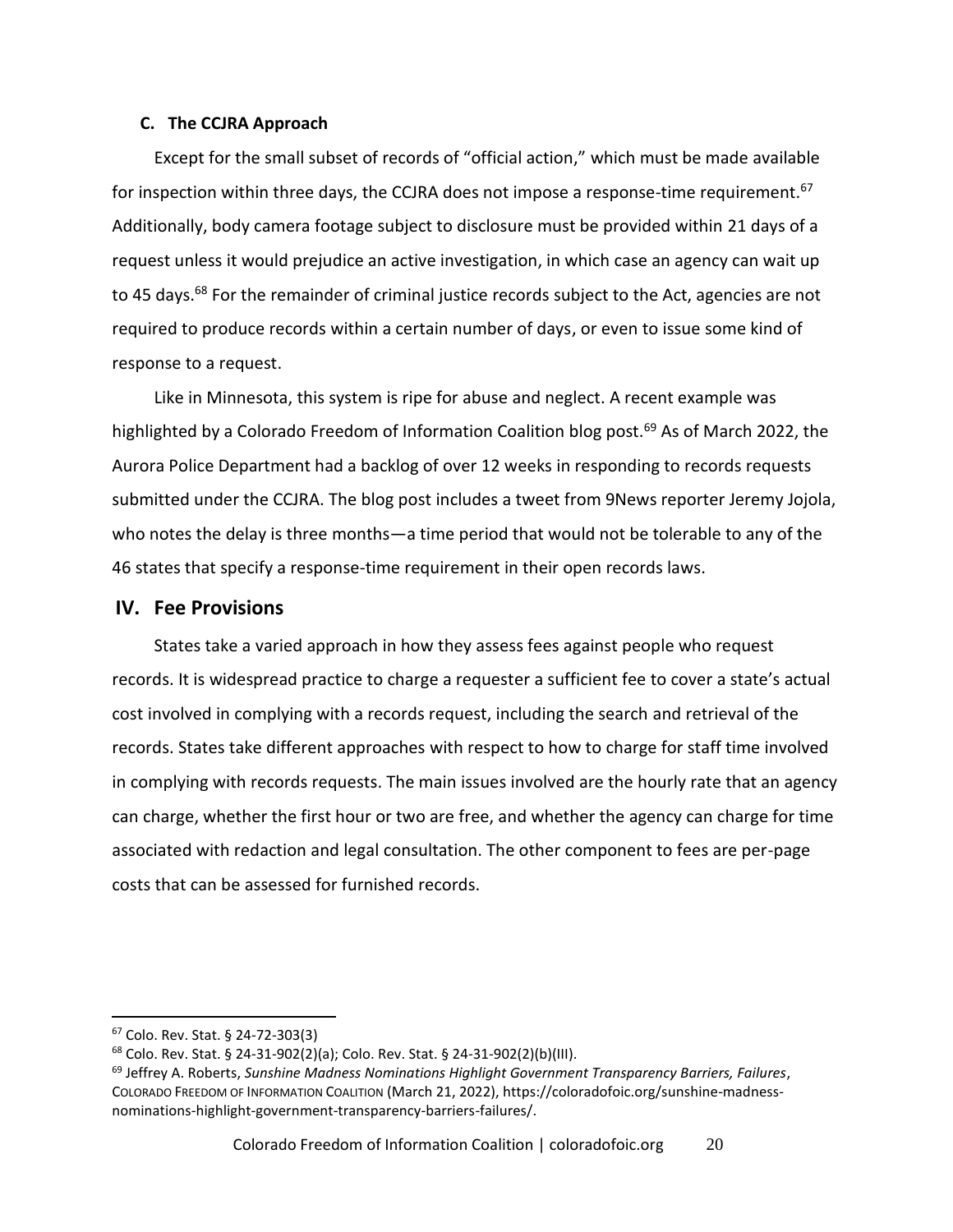#### <span id="page-20-0"></span>**A. Staff Time**

The CCJRA permits criminal justice agencies to charge reasonable fees, not to exceed actual costs, for the personnel and equipment required to comply with a records request. The scope of permissible fees includes time associated with the search, retrieval, and redaction of records. The statute does not make the first hour of staff time free or specify a maximum hourly rate an agency may charge for its staff time.<sup>70</sup> In contrast, the CORA sets a maximum rate of \$33.58 per hour for staff time required to complete a records request.<sup>71</sup> Additionally, the CORA prohibits agencies from charging for the first hour of time expended, an approach more in line with other states.<sup>72</sup> Other states also limit staff fees by carefully delineating the kinds of staff work that can, or cannot, be charged.

Some states don't charge for staff time at all, or only charge for staff time connected to requests that are unusual in some way. For example, Washington makes staff time free except for certain, customized records requests.<sup>73</sup> Indiana takes a similar approach; agencies can only charge search fees under limited, enumerated circumstances, like if the records request is ordered by a court.<sup>74</sup> Pennsylvania and North Carolina make staff time free unless a request actually affects an agency's bottom line. In Pennsylvania, an agency can't charge for staff time unless it is "necessarily incurred" as a result of the request.<sup>75</sup> In North Carolina, public bodies can only charge for "actual cost," which does not include costs that would have been incurred by the body if a request had not been made.<sup>76</sup> While many states only permit actual staff costs to be charged, these two states recognize that utilizing an otherwise idle resource does not represent an actual, hard cost to an agency.

Some states limit staff fees by fixing an hourly rate—like Colorado does with CORA—or providing the first increment of time for free. It is common for states to provide the first hour of staff time expended on complying with a records request for free. For example, North Dakota<sup>77</sup>

<sup>70</sup> Colo. Rev. Stat. § 24-31-306(1).

 $71$  Colo. Rev. Stat. § 24-72-205(6)(b).

 $72$  Colo. Rev. Stat. § 24-72-205(6)(a).

<sup>73</sup> Wash. Rev. Code § 42.56.120.

<sup>74</sup>

<sup>75</sup> 65 Pa. Stat. Ann. § 67.1307.

<sup>76</sup> N.C. Gen Stat. § 132-6.2(b).

<sup>77</sup> N.D. Cent. Code § 44-04-18(2).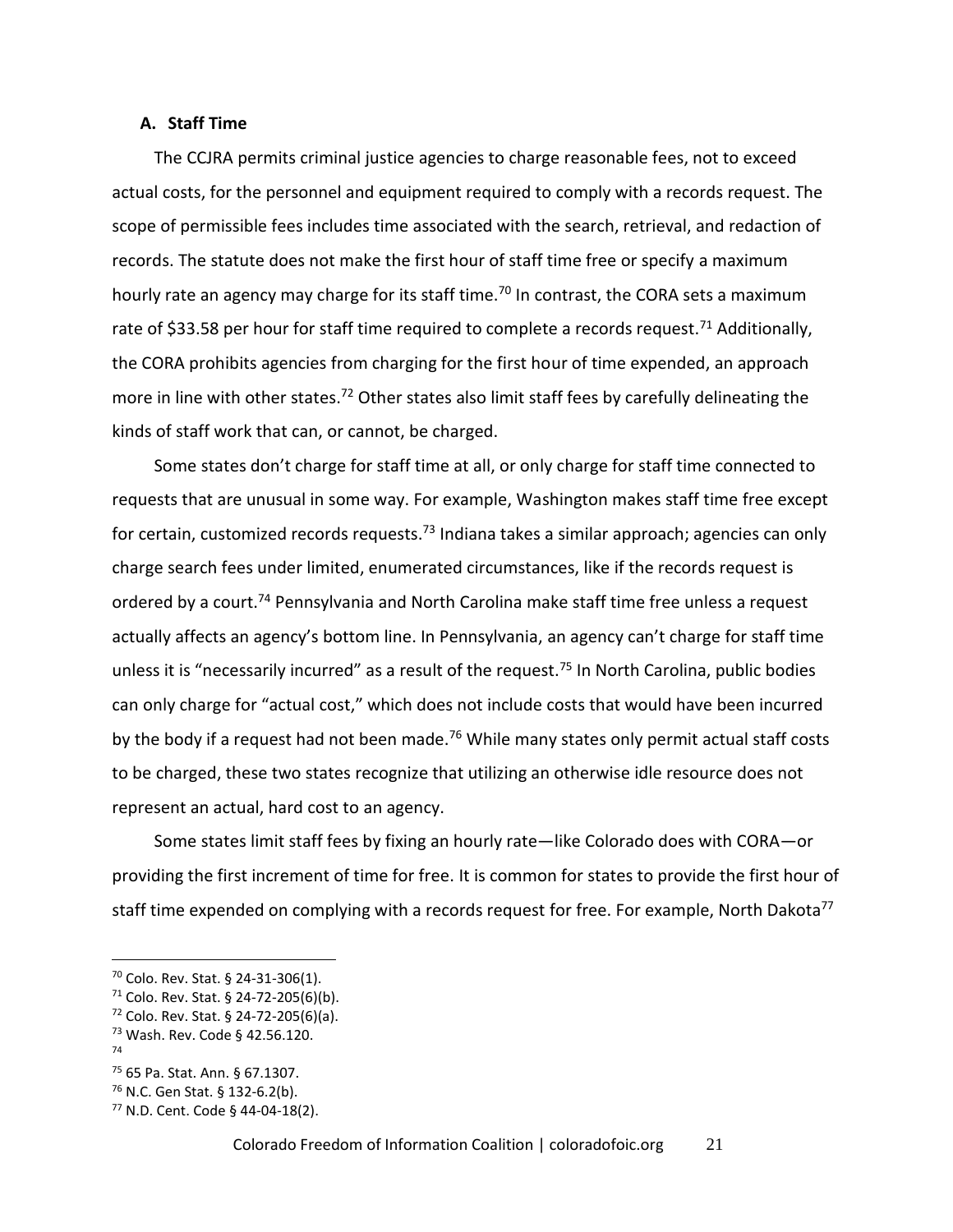and Rhode Island<sup>78</sup> are two of the many states that don't charge for the first hour of staff time. Some states, like Maryland<sup>79</sup> and Idaho,<sup>80</sup> even provide the first two hours for free. Other states limit staff costs by setting an hourly rate. Georgia $^{81}$  and South Carolina<sup>82</sup> stipulate that a records custodian cannot charge an hourly staff fee that exceeds the hourly salary of the lowest paid full-time employee who has the necessary skill and training to perform the request. In Rhode Island, a governmental body can charge only \$15 per hour of staff time for the search and retrieval of records, after the free first hour.<sup>83</sup>

Another approach to limiting staff time is to delineate the scope of hours subject to charges. Wisconsin prohibits agencies from charging for redacting records.<sup>84</sup> Delaware doesn't allow government bodies to charge for legal review of a records request.<sup>85</sup> And in Massachusetts, records custodians can only charge for segregating and redacting records if the segregation and redaction is required by law or approved by the state's Supervisor of Records.<sup>86</sup>

While the CCJRA prohibits charging fees in excess of an agency's actual costs, the statute does not do enough to constrain how much an agency charges for a request. For example, a criminal justice agency is free to have the highest paid employee in the office perform the search, retrieval, and redaction. The statute is silent as to whether an agency can charge for a lawyer's time in reviewing a request. This problem is compounded by the fact that the CCJRA does not require records custodians to provide a detailed explanation of the efforts involved in producing records. The result is an opaque process where criminal justice agencies can charge prohibitively expensive fees—like \$4,400 to find out how often police discharge their taser guns in Colorado Springs $87$  — with little accountability.

Colorado Freedom of Information Coalition | coloradofoic.org 22

<sup>78</sup> R.I. Gen. Laws Ann. § 38-2-4(b).

<sup>79</sup> Md. Code Ann. § 4-206(b).

<sup>80</sup> Idaho Code § 74-102(10)(f)(I)-(iii).

 $81$  Ga. Code Ann. § 50-18-71(c)(1).

<sup>82</sup> S.C. Code Ann. § 3–4-30(B).

<sup>83</sup> R.I. Gen Laws § 38-2-4(b).

<sup>84</sup> *Milwaukee Journal Sentinel v. City of Milwaukee*, 815 N.W.2d 367 (Wis. 2012).

<sup>85</sup> Del. Code Ann. § 10005(d)

 $86$  Mass. Gen. Laws ch. 66, § 10(d); 950 Mass. Code Regs. 32.07(2)(d).

<sup>87</sup> Eric Ross, *Public Records Kept Hidden From the Public; Legislators Want More Transparency*, KOAA NEWS (Mar. 11, 2019, 8:57 PM), https://www.koaa.com/news/news5-investigates/2019/03/11/public-records-kept-hiddenfrom-the-public-legislators-want-more-transparency/